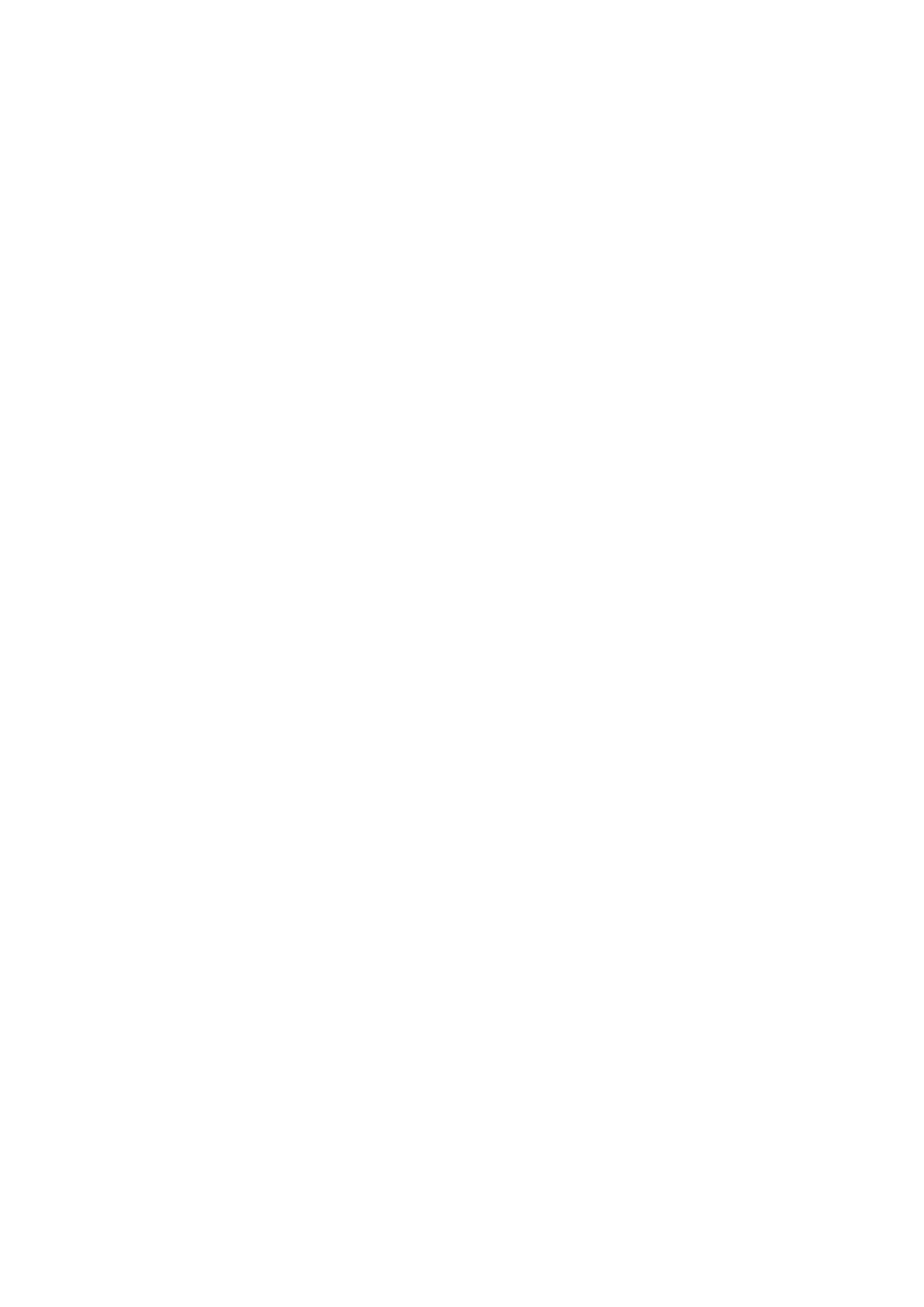## **NORTHERN TERRITORY OF AUSTRALIA**

## **LOCAL COURT ACT 2015**

## **Act No. [ ] of 2015** \_\_\_\_\_\_\_\_\_\_\_\_\_\_\_\_\_\_\_\_

\_\_\_\_\_\_\_\_\_\_\_\_\_\_\_\_\_\_\_\_

# **Table of provisions**

# **Part 1 Preliminary matters**

| $2 \left( \frac{1}{2} \right)$ |  |
|--------------------------------|--|
| $3 \quad \blacksquare$         |  |

## **Part 2 Local Court**

| $4\overline{ }$ |                                                        |  |
|-----------------|--------------------------------------------------------|--|
| $5^{\circ}$     |                                                        |  |
| 6               |                                                        |  |
| $7 \quad$       | Changes in constitution of Court during proceedings  4 |  |
| 8               |                                                        |  |
|                 |                                                        |  |

## **Part 3 Jurisdiction of the Court**

## **Division 1 Jurisdiction generally**

| 9  |  |
|----|--|
| 10 |  |
| 11 |  |

**Division 2 Civil jurisdiction**

| 12 |  |
|----|--|
| 13 |  |
| 14 |  |
| 15 |  |
| 16 |  |
| 17 |  |

## **Division 3 Criminal jurisdiction**

| 18 |  |
|----|--|
| 19 |  |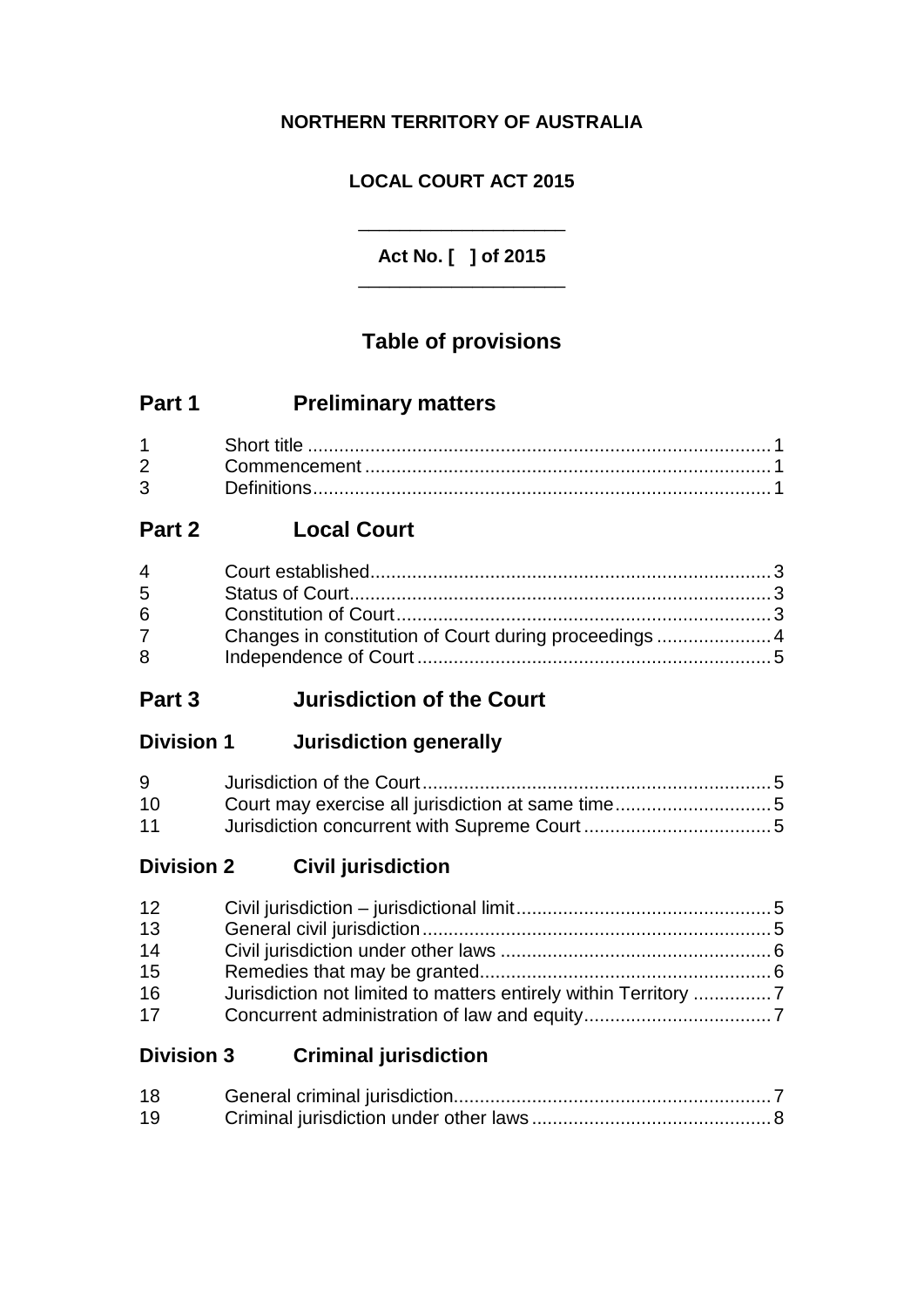# **Part 4 Administration of the Court**

## **Division 1 Administration generally**

| <b>20</b> |  |
|-----------|--|
| 21        |  |
| 22        |  |
| 23        |  |
| 24        |  |
| 25        |  |
| 26        |  |

## **Division 2 Court records and exhibits**

| 27 |                                                               |  |
|----|---------------------------------------------------------------|--|
| 28 |                                                               |  |
| 29 |                                                               |  |
| 30 |                                                               |  |
| 31 |                                                               |  |
| 32 |                                                               |  |
| 33 |                                                               |  |
| 34 | Other Acts may limit access to court records and exhibits  14 |  |

**Division 3 Court procedure**

| 35 |  |
|----|--|
| 36 |  |
| 37 |  |
| 38 |  |
| 39 |  |
| 40 |  |
| 41 |  |
| 42 |  |
| 43 |  |
| 44 |  |
|    |  |

**Division 4 Contempt**

| 45 |  |
|----|--|
| 46 |  |
| 47 |  |

## **Division 5 Rules and directions**

| 48 |  |
|----|--|
| 49 |  |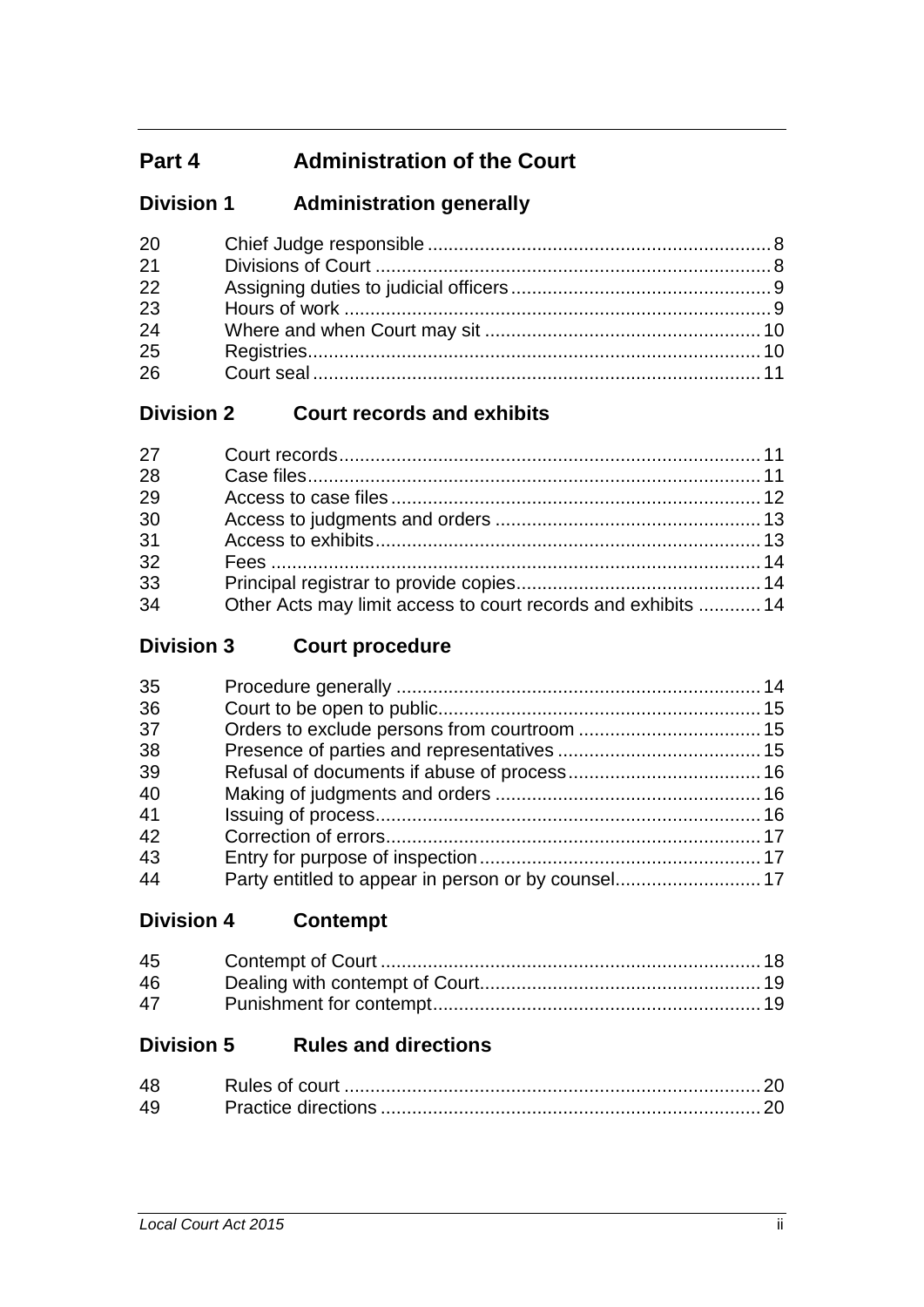# **Part 5 Judges of the Local Court**

## **Division 1 Chief Judge, Deputy Chief Judges and Judges**

## **Subdivision 1 Establishment of offices, powers and functions**

| 51 |  |
|----|--|
| 52 |  |

## **Subdivision 2 Appointment, terms of office etc.**

| 53 |  |
|----|--|
| 54 |  |
| 55 |  |
| 56 |  |
| 57 |  |
| 58 |  |
| 59 |  |

## **Division 2 Acting Judges**

| 60 |  |
|----|--|
| 61 |  |
| 62 |  |
| 63 |  |
| 64 |  |

## **Division 3 General matters**

| 65 |  |
|----|--|
| 66 |  |
| 67 |  |

## **Part 6 Other Court officers**

**Division 1 Judicial registrars**

| 68 |  |
|----|--|
| 69 |  |
| 70 |  |

## **Division 2 Principal registrar and other registrars**

| 71 |  |
|----|--|
| 72 |  |
| 73 |  |
| 74 |  |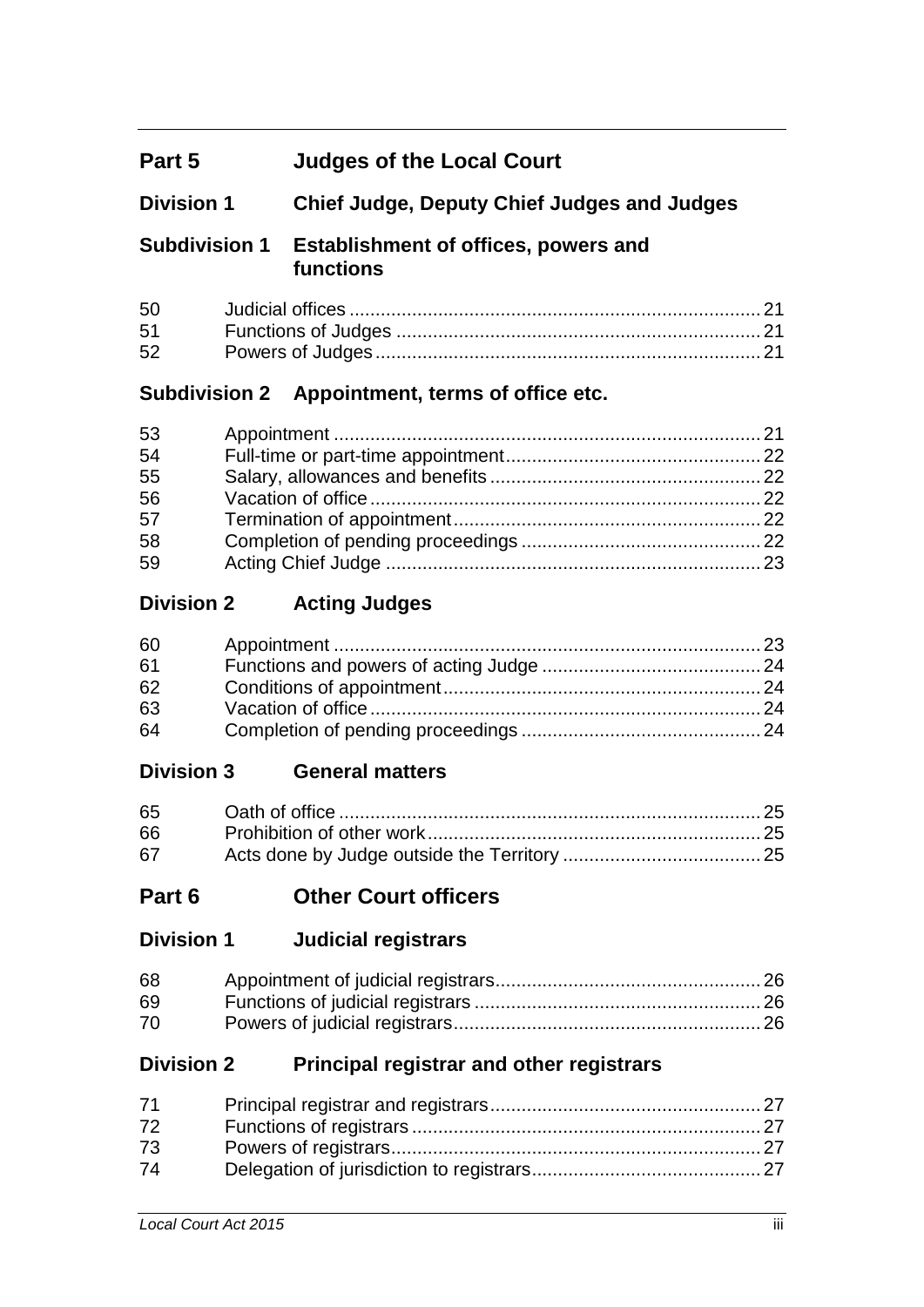| 75                | Review of decision of registrar in exercise of delegated |                                                              |  |
|-------------------|----------------------------------------------------------|--------------------------------------------------------------|--|
| <b>Division 3</b> |                                                          | <b>Bailiffs</b>                                              |  |
| 76<br>77<br>78    |                                                          |                                                              |  |
| <b>Division 4</b> |                                                          | Interstate or overseas arrangements                          |  |
| 79<br>80          |                                                          | Registrars may hold appointments for other jurisdictions  29 |  |
| Part 7            |                                                          | <b>Miscellaneous</b>                                         |  |
| 81                |                                                          |                                                              |  |
| Part 8            |                                                          | <b>Repeals and transitional matters</b>                      |  |
| <b>Division 1</b> |                                                          | <b>Repeals</b>                                               |  |
| 82                |                                                          |                                                              |  |
| <b>Division 2</b> |                                                          | <b>Transitional matters for Local Court Act 2015</b>         |  |
| 83                |                                                          |                                                              |  |
| 84                |                                                          | New Local Court is a continuation of old Courts31            |  |
| 85                |                                                          |                                                              |  |
| 86                |                                                          |                                                              |  |
| 87                |                                                          |                                                              |  |
| 88                |                                                          |                                                              |  |
| 89                |                                                          |                                                              |  |
| 90                |                                                          |                                                              |  |
| 91<br>92          |                                                          |                                                              |  |
| 93                |                                                          |                                                              |  |
| 94                |                                                          |                                                              |  |
| <b>Schedule 1</b> |                                                          | Oath of office for Judge                                     |  |

# **Schedule 2 Laws repealed**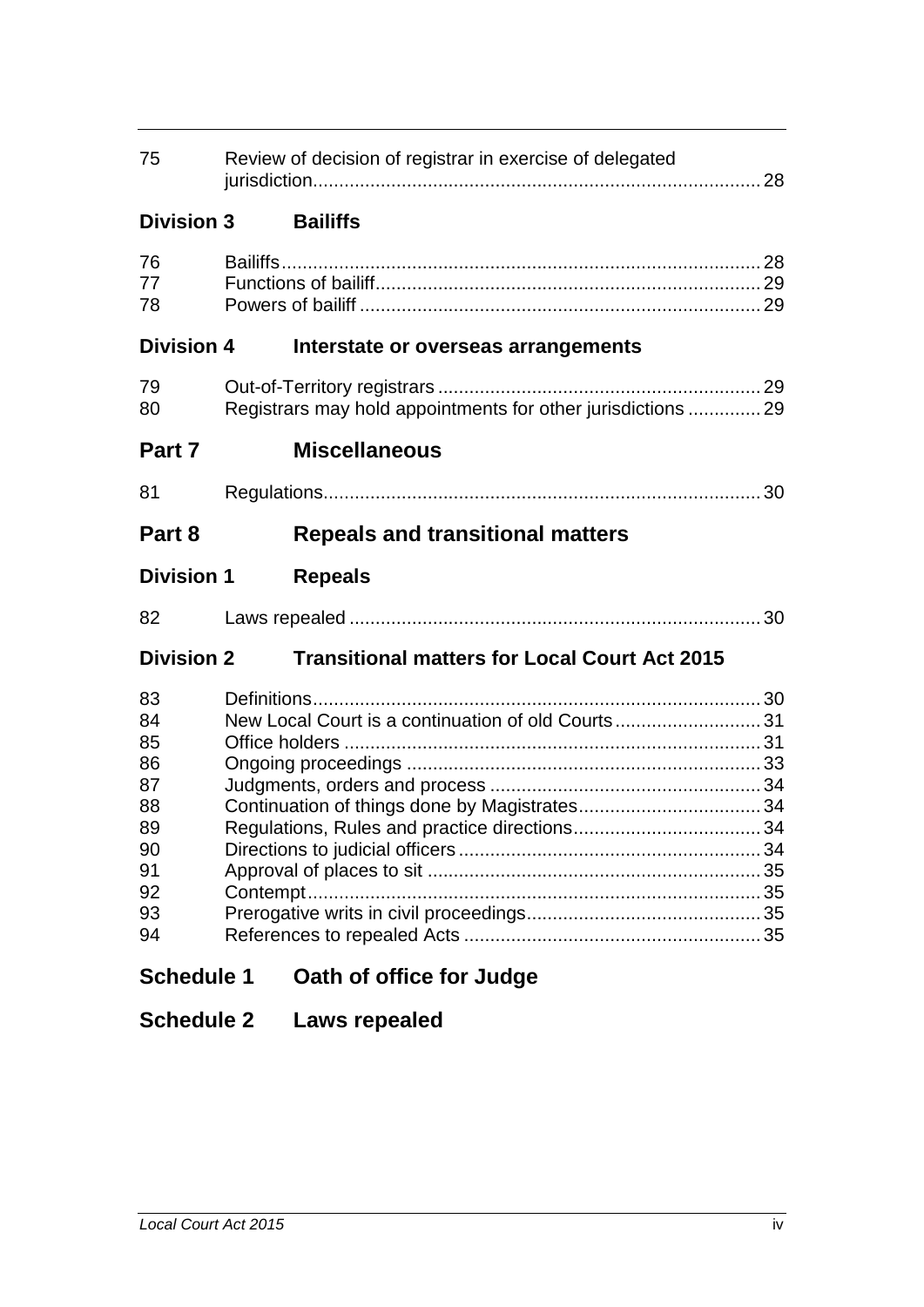

# **NORTHERN TERRITORY OF AUSTRALIA** \_\_\_\_\_\_\_\_\_\_\_\_\_\_\_\_\_\_\_\_

## **Act No. [ ] of 2015** \_\_\_\_\_\_\_\_\_\_\_\_\_\_\_\_\_\_\_\_

An Act to establish the Local Court of the Northern Territory, and for related purposes

> [*Assented to [ ] 2015*] [*Second reading [ ] 2015*]

**The Legislative Assembly of the Northern Territory enacts as follows:**

## **Part 1 Preliminary matters**

#### **1 Short title**

This Act may be cited as the *Local Court Act 2015*.

#### **2 Commencement**

This Act commences on the day fixed by the Administrator by *Gazette* notice.

#### **3 Definitions**

In this Act:

*Act* includes a Commonwealth Act.

*acting Judge* means an acting Judge as mentioned in section [60\(](#page-28-0)1).

**bailiff** means a bailiff of the Court as mentioned in section [76\(](#page-33-0)1).

*Chief Judge* means the Chief Judge of the Local Court as mentioned in section [50\(](#page-26-0)1)(a).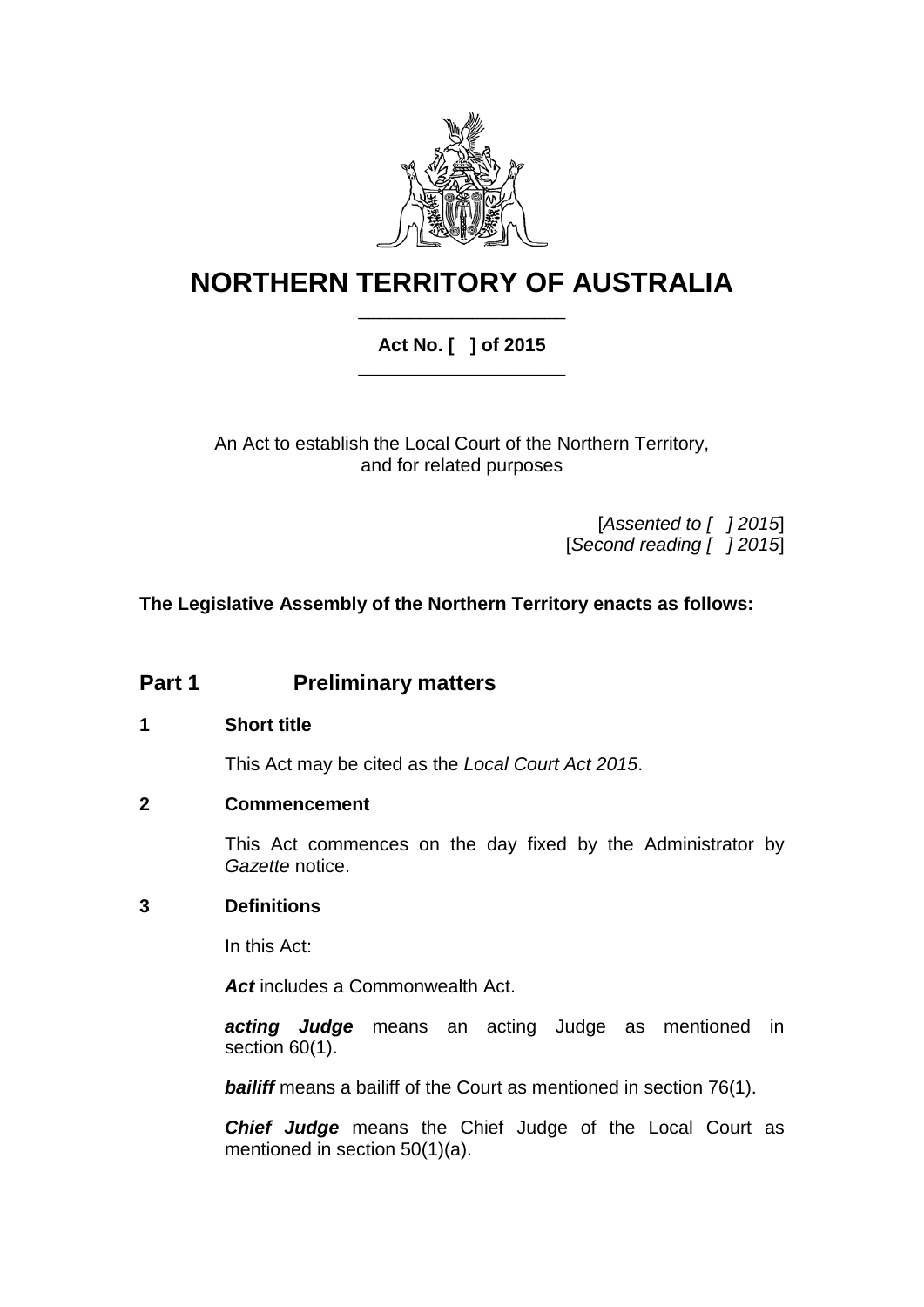*civil jurisdiction*, of the Court, means the jurisdiction of the Court under Part 3, Division 2.

*civil proceedings* means proceedings in the Court exercising its civil jurisdiction.

*claim* includes a cause of action.

*Court* means the Local Court established by Part 2.

*courtroom* means a room or other place where the Court is sitting or where a person who is participating in proceedings is located.

*criminal jurisdiction*, of the Court, means the jurisdiction of the Court under Part 3, Division 3.

*criminal proceedings* means proceedings in the Court exercising its criminal jurisdiction.

*deal with*, in relation to proceedings, includes to hear and determine.

*Deputy Chief Judge* means a Deputy Chief Judge of the Local Court as mentioned in section [50\(](#page-26-0)1)(b).

*JP* means a justice of the peace appointed under section 5 of the *Justices of the Peace Act*.

#### *Note for definition JP*

*JP does not include a Judge, registrar or other person who is a justice of the peace by reason of holding an office mentioned in Schedule 1 to the Justices of the Peace Act.*

*Judge* means a Judge of the Local Court under section [50\(](#page-26-0)1)(c) or (2) (being the Chief Judge and any Deputy Chief Judge).

*judicial registrar* means a judicial registrar as mentioned in section [68\(](#page-31-0)1).

*jurisdictional limit*, see section [12.](#page-10-0)

*principal registrar* means the principal registrar of the Court as mentioned in section [71\(](#page-32-0)1)(a).

*process* includes any process by which proceedings are commenced or enforced, a summons and a warrant.

*registrar* means a registrar of the Court as mentioned in section [71\(](#page-32-0)1)(b) or (2) (being any judicial registrar and the principal registrar).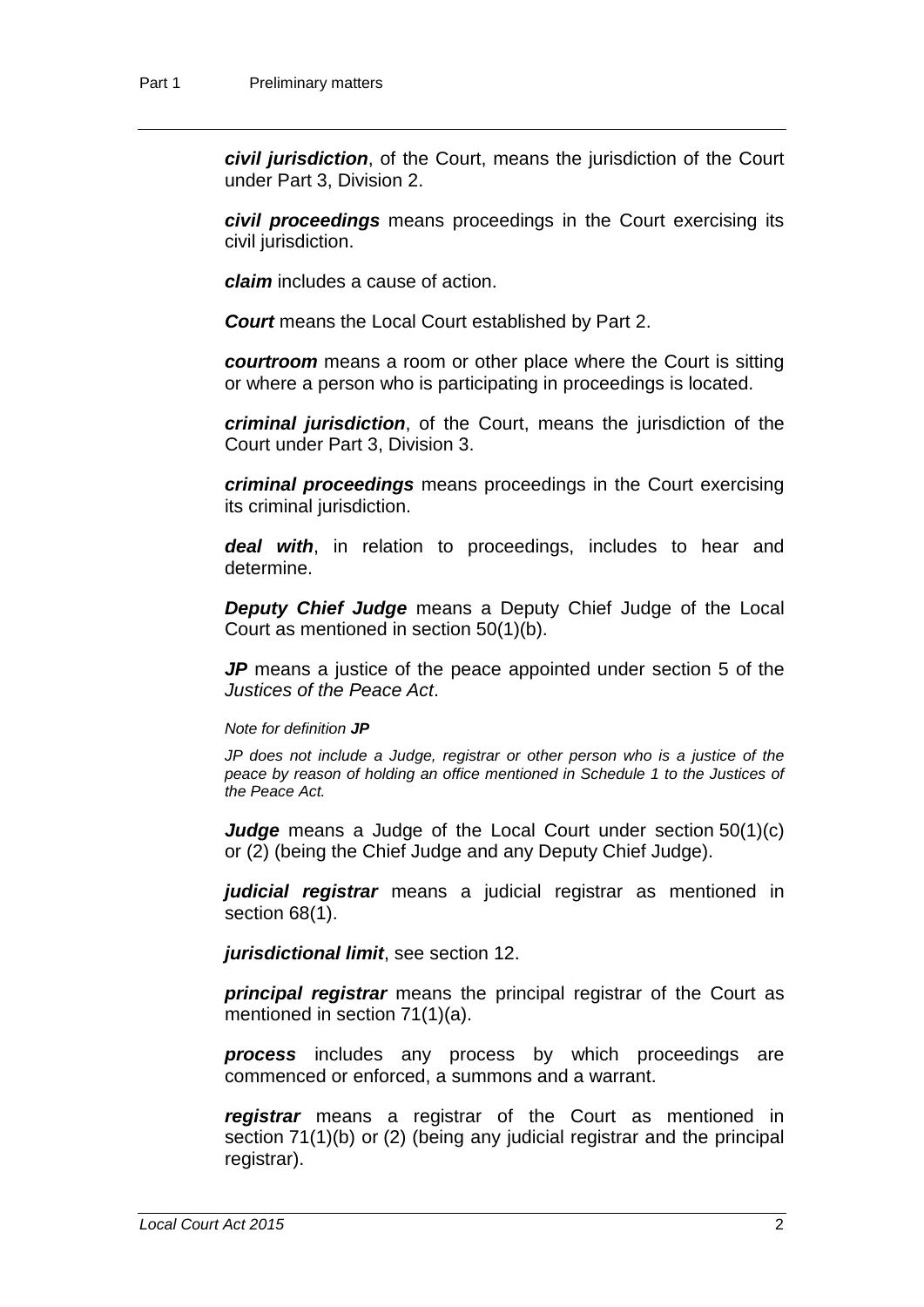*Rules* means rules of court made under section [48.](#page-25-0)

## **Part 2 Local Court**

#### <span id="page-8-1"></span>**4 Court established**

A court called the Local Court of the Northern Territory is established.

#### **5 Status of Court**

- (1) The Court is a court of record.
- (2) When exercising its civil jurisdiction, the Court is a court of law and equity.
- (3) When exercising its criminal jurisdiction, the Court is a court of summary jurisdiction.

#### <span id="page-8-0"></span>**6 Constitution of Court**

- (1) Subject to this section, the Court is to be constituted by a Judge.
- (2) The Court may be constituted by a judicial registrar for the purpose of dealing with civil proceedings.
- (3) However, the Court constituted by a judicial registrar cannot:
	- (a) hear and determine a claim; or
	- (b) conduct the hearing of an appeal.
- (4) The Court may be constituted by 2 or more JPs, or by one JP, for a purpose prescribed by regulation.
- (5) Despite subsections (2) to (4), the Court must be constituted by a Judge for any of the following:
	- (a) to hear and determine a charge of an indictable offence summarily under section [18\(](#page-12-0)1)(a)(ii);
	- (b) to deal with proceedings that another Act provides must be dealt with by the Court constituted by a Judge.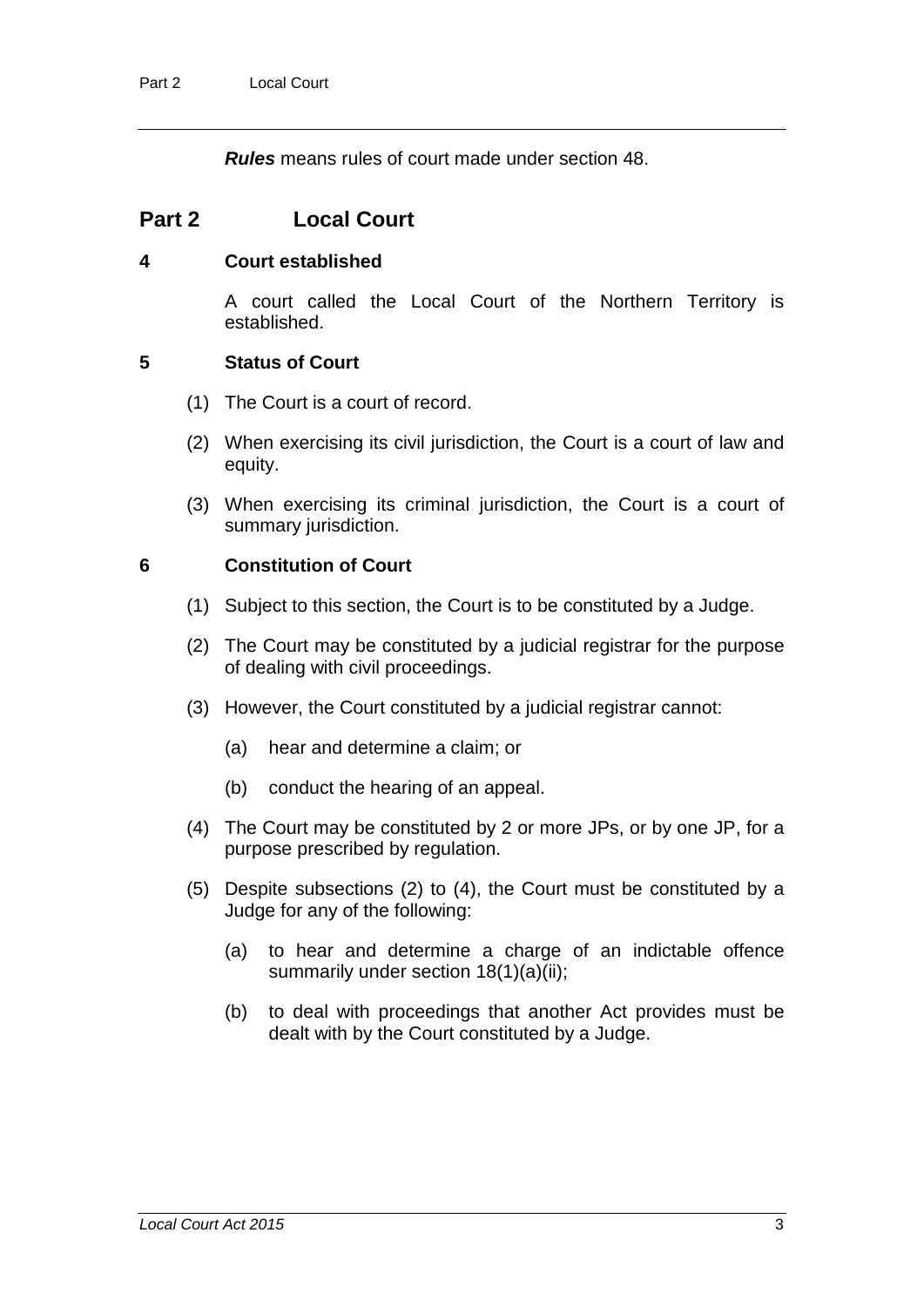#### **7 Changes in constitution of Court during proceedings**

(1) In particular proceedings, the Court need not be constituted by the same person or persons for the whole of the proceedings, until the taking of evidence commences.

#### *Example for subsection (1)*

*In criminal proceedings, a person who is arrested may initially be brought before the Court constituted by Judge A. When the person appears to plead the Court may be constituted by Judge B. An application under section 105G of the Local Court (Criminal Procedure) Act for leave to cross-examine a witness may be dealt with by Judge C. The preliminary examination may then be conducted by the Court constituted by Judge D. However, under subsection (2), Judge D must then complete the proceedings.*

- (2) Once the taking of evidence commences, the Court must be constituted by the same person or persons until the proceedings are determined.
- (3) However, if the defendant in criminal proceedings pleads guilty and the proceedings are adjourned before the making of sentencing submissions commences, after that adjournment:
	- (a) the Court need not be constituted by the same person or persons as when the plea was entered; but
	- (b) the Court must then be constituted by the same person or persons until the proceedings are determined.

#### *Example for subsection (3)*

*Criminal proceedings may be adjourned after a defendant pleads guilty if a pre-sentence report is required. If the adjournment occurs before sentencing submissions commence, when the defendant re-appears for sentencing, the Court may be constituted by a different Judge from the one who constituted the Court when the plea was taken.*

- (4) Further, if:
	- (a) after the taking of evidence commences; or
	- (b) after the making of sentencing submissions commences;

the person or one of the persons who constitutes the Court is unable to continue, the Court constituted by a different person or persons may continue to deal with the proceedings.

- (5) For subsection (4), a person is *unable to continue* if the person:
	- (a) dies; or
	- (b) vacates office and is unable to finish dealing with the proceedings under section [58\(](#page-27-0)2) or [64\(](#page-29-0)2); or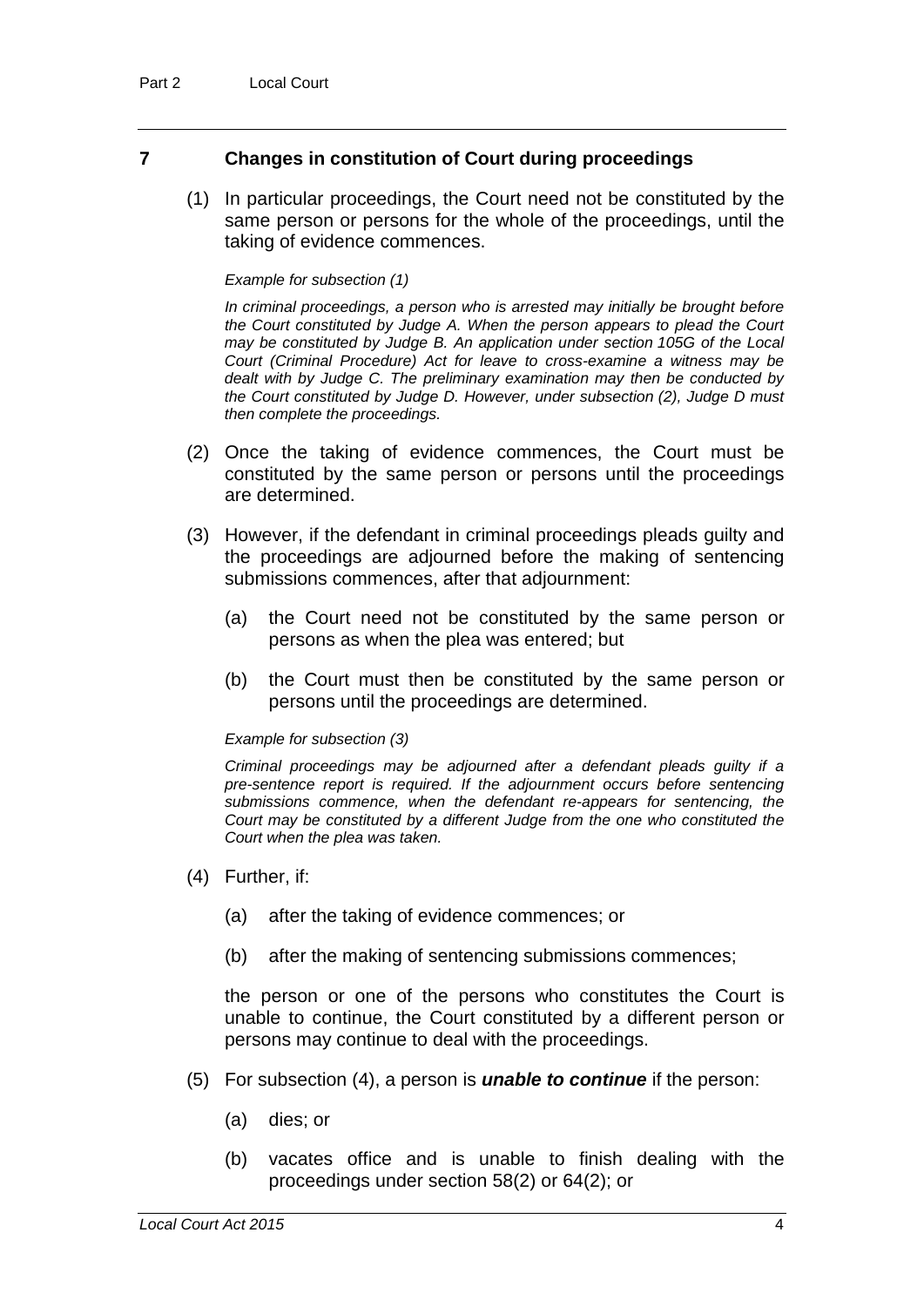(c) is, by reason of illness, injury or other cause, unable to continue dealing with the proceedings without unreasonable delay.

#### **8 Independence of Court**

In the exercise of the Court's judicial functions the person or persons who constitute the Court are not subject to the direction or control of any person.

## **Part 3 Jurisdiction of the Court**

#### **Division 1 Jurisdiction generally**

#### **9 Jurisdiction of the Court**

The Court has:

- (a) the civil jurisdiction set out in Division 2; and
- (b) the criminal jurisdiction set out in Division 3.

#### **10 Court may exercise all jurisdiction at same time**

The Court may exercise more than one aspect of its jurisdiction, whether conferred by this or another Act, in one sitting without adjourning or interrupting the sitting.

#### **11 Jurisdiction concurrent with Supreme Court**

The conferral of jurisdiction on the Local Court by this or another Act does not limit the jurisdiction of the Supreme Court.

#### **Division 2 Civil jurisdiction**

#### <span id="page-10-0"></span>**12 Civil jurisdiction – jurisdictional limit**

The *jurisdictional limit* for the Court's civil jurisdiction is \$250 000.

#### <span id="page-10-1"></span>**13 General civil jurisdiction**

- (1) The Court has jurisdiction to deal with a claim for an amount of money if:
	- (a) the amount is claimed as damages, a debt or a liquidated demand; and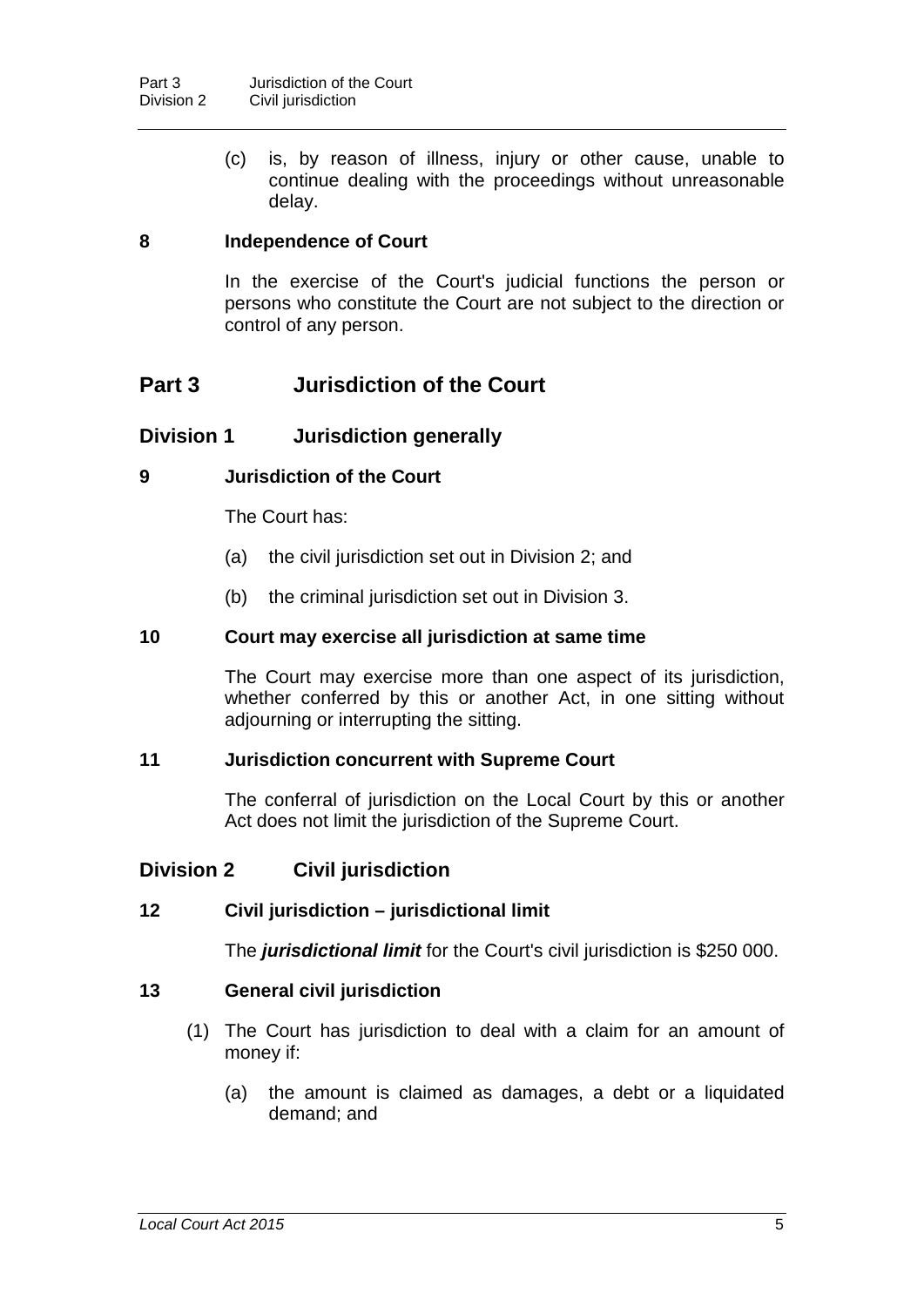- (b) either:
	- (i) the amount claimed is not more than the jurisdictional limit; or
	- (ii) the parties have given written consent to the Court dealing with the claim.
- (2) The Court has jurisdiction to deal with a claim for equitable relief if:
	- (a) the value of the relief sought is not more than the jurisdictional limit; or
	- (b) the parties have given written consent to the Court dealing with the claim.
- (3) The Court has jurisdiction to deal with a claim concerning a right to the ownership or possession of property if:
	- (a) the value of the right is not more than the jurisdictional limit; or
	- (b) the parties have given written consent to the Court dealing with the claim.
- (4) However, the Court does not have jurisdiction to deal with a claim if another Act confers that jurisdiction on another court or a tribunal, unless the jurisdiction is conferred on the Court as well as the other court or tribunal.

#### <span id="page-11-0"></span>**14 Civil jurisdiction under other laws**

The Court's civil jurisdiction also includes any other jurisdiction that:

- (a) is conferred on the Court by another Act; and
- (b) is not part of the Court's criminal jurisdiction under section [19.](#page-13-0)

#### **15 Remedies that may be granted**

- (1) When exercising the jurisdiction conferred on the Court by section [13,](#page-10-1) the Court may do either or both of the following:
	- (a) grant any remedy or relief that may be claimed under that section;
	- (b) make a declaratory order of the rights of a party or parties to the proceedings.
- (2) When exercising the jurisdiction mentioned in section [14,](#page-11-0) the Court may grant any remedy or relief that is provided for by the Act that confers the jurisdiction on the Court.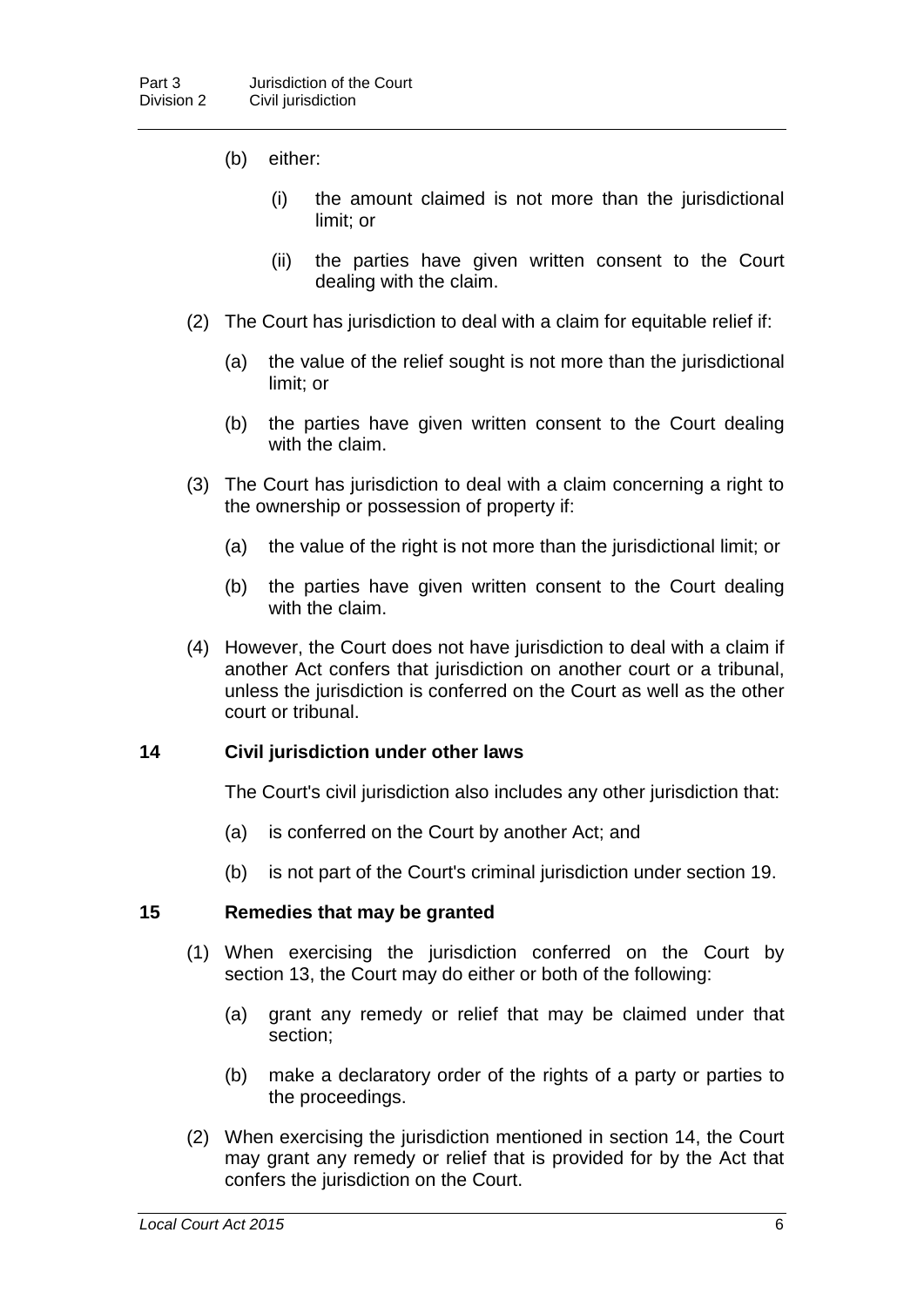- (3) However, the Court cannot issue a writ of certiorari, mandamus, prohibition or quo warranto.
- (4) Proceedings in the Court are not open to objection on the ground that a party is seeking a declaratory order of rights.

#### **16 Jurisdiction not limited to matters entirely within Territory**

The Court has jurisdiction to deal with a claim if either or both of the following apply:

- (a) a material part of the claim arose in the Territory;
- (b) the defendant resided in the Territory at the time of being served with the claim.

#### **17 Concurrent administration of law and equity**

In all proceedings in the Court, both law and equity must be administered in the manner provided in Part IV of the *Supreme Court Act* in matters within the jurisdiction of the Supreme Court, unless another Act expressly provides otherwise.

#### **Division 3 Criminal jurisdiction**

#### <span id="page-12-0"></span>**18 General criminal jurisdiction**

- (1) The Court has jurisdiction to deal with offences as follows:
	- (a) to hear and determine a charge of:
		- (i) a summary offence; or
		- (ii) an indictable offence that, under another Act, may be heard and determined summarily;
	- (b) to conduct a preliminary examination for an indictable offence.
- (2) However, the Court does not have jurisdiction to deal with a charge of an offence if another Act confers that jurisdiction on another court or a tribunal.
- (3) In this section:

*conduct a preliminary examination* means to conduct a preliminary examination in accordance with the *Local Court (Criminal Procedure) Act* and do one of the following:

(a) order that the defendant be discharged;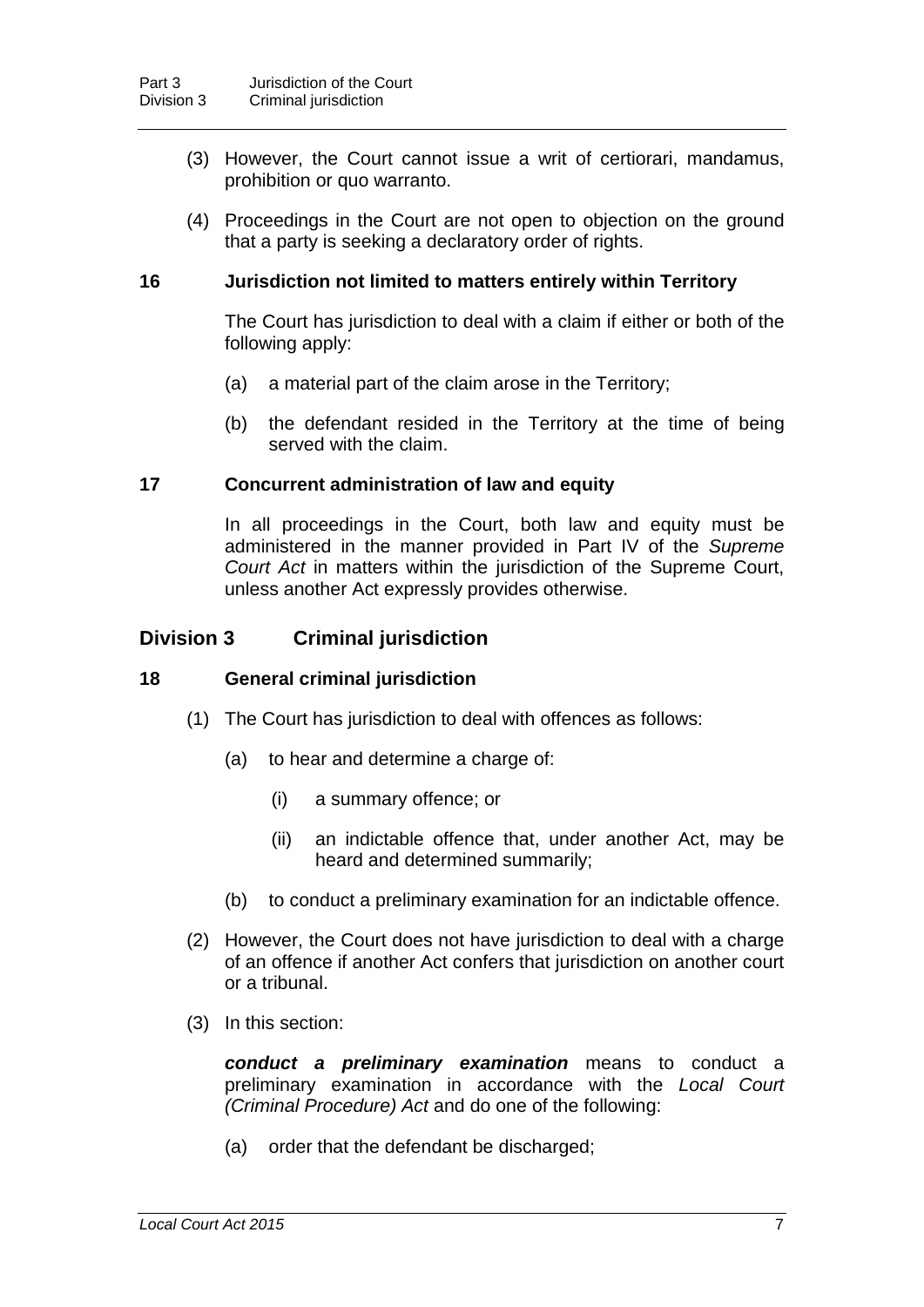- (b) commit the defendant to the Supreme Court for trial;
- (c) commit the defendant to the Supreme Court for sentence.

*indictable offence*, see section 3(2) of the Criminal Code.

*summary offence*, see section 3(3) of the Criminal Code.

#### <span id="page-13-0"></span>**19 Criminal jurisdiction under other laws**

- (1) The Court also has jurisdiction to deal with any other proceedings that another Act provides are to be dealt with by a court of summary jurisdiction.
- (2) The Court also has any other jurisdiction that:
	- (a) is conferred on the Court by another Act; and
	- (b) is expressed to be part of the Court's criminal or summary jurisdiction (however described).

## **Part 4 Administration of the Court**

#### **Division 1 Administration generally**

#### **20 Chief Judge responsible**

- (1) The Chief Judge is the principal judicial officer of the Court.
- (2) The Chief Judge is responsible for ensuring the orderly and expeditious exercise by the Court of its jurisdiction and powers.
- (3) The Chief Judge must take reasonable steps to consult the other Judges on matters relating to the administration of the Court.
- (4) For subsection (3), the *administration of the Court* does not include the exercise by a judicial officer of the officer's judicial discretion.

#### **21 Divisions of Court**

- (1) For administrative purposes, the Court is divided into the following divisions:
	- (a) a Civil Division to deal with all civil proceedings that are not within a class of proceedings for which a division is established as mentioned in paragraph (c);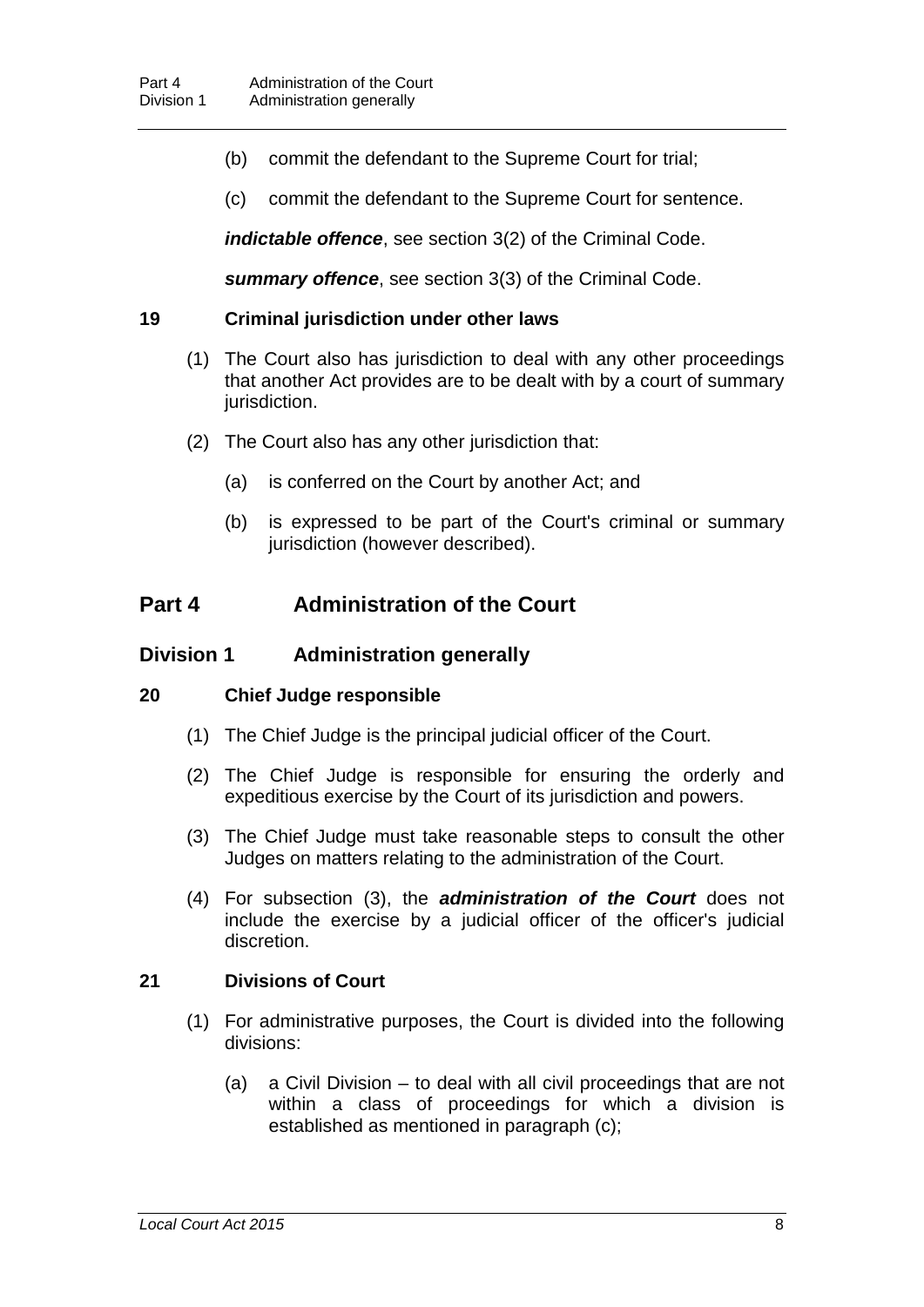- (b) a Criminal Division to deal with all criminal proceedings that are not within a class of proceedings for which a division is established as mentioned in paragraph (c);
- (c) such other divisions as are established by the Rules or another Act to deal with a specific class or classes of proceedings.
- (2) The Chief Judge must assign one or more Judges to deal with matters in each division.
- (3) In assigning a Judge to deal with matters in a particular division the Chief Judge must have regard to the Judge's expertise in relation to matters dealt with in that division.

#### <span id="page-14-0"></span>**22 Assigning duties to judicial officers**

- (1) The Chief Judge must assign duties to judicial officers.
- (2) The Chief Judge may do either or both of the following:
	- (a) direct each judicial officer where in the Territory the officer is to perform duties assigned to the officer;
	- (b) give any other directions incidental to the performance of those duties as the Chief Judge considers appropriate.
- (3) Further, the Chief Judge cannot give a direction that affects the exercise by a judicial officer of the officer's judicial discretion.
- (4) A judicial officer must carry out the duties assigned to the officer and comply with directions given under subsection (2).
- (5) In this section:

#### *judicial officer* means:

- (a) a Judge; or
- (b) a JP or judicial registrar, when constituting the Court; or
- (c) a registrar when exercising a power delegated under section [74.](#page-32-1)

#### **23 Hours of work**

(1) If a Judge is appointed on a full-time basis, the Judge and Chief Judge may agree that the Judge is to work on a part-time basis.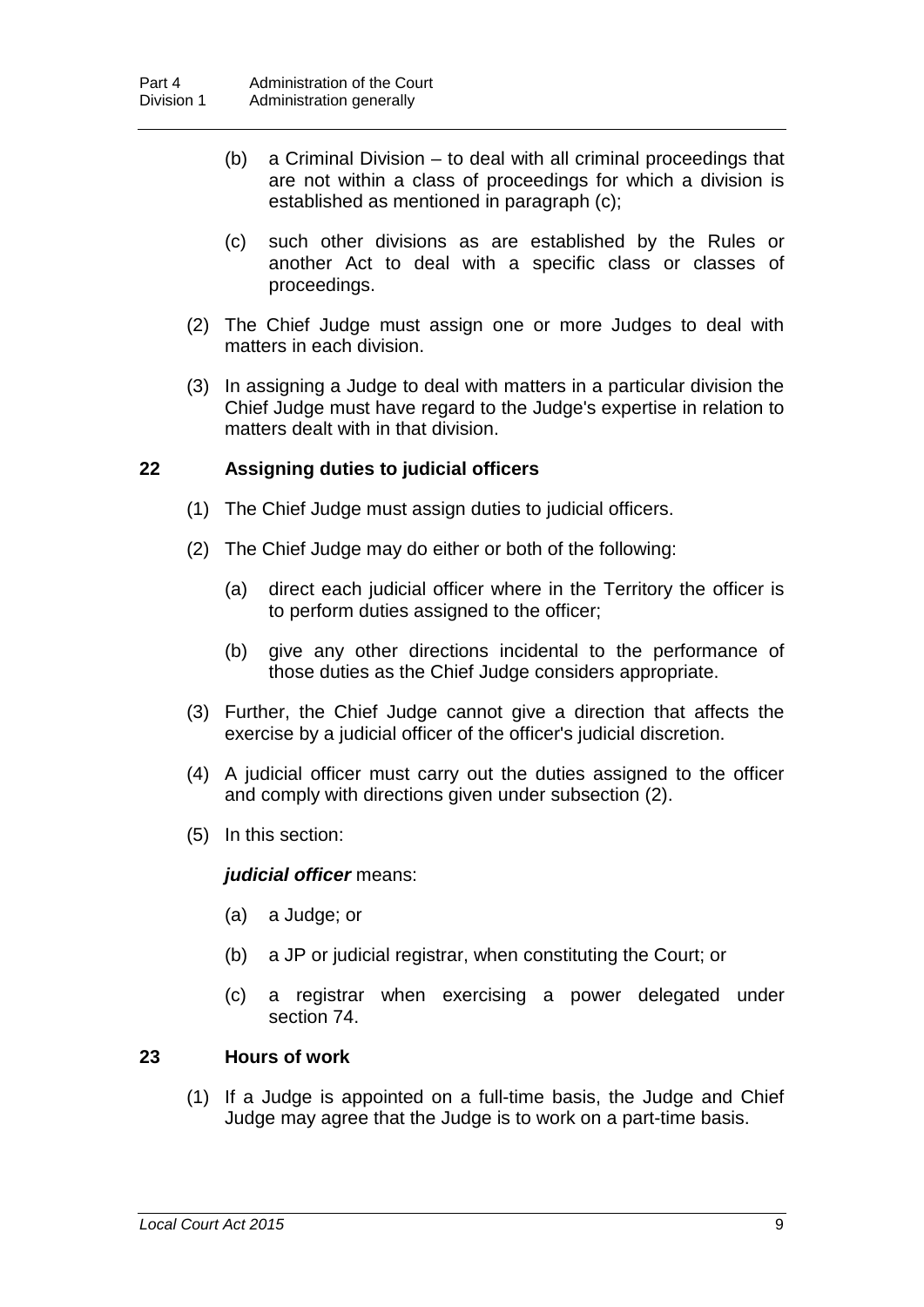- (2) If a Judge is appointed on a part-time basis:
	- (a) the Judge and Chief Judge may agree that the Judge is to work on a lesser time basis than that for which the Judge was appointed; but
	- (b) the Chief Judge cannot require or permit the Judge to work on a greater time basis than that for which the Judge was appointed.

#### <span id="page-15-0"></span>**24 Where and when Court may sit**

- (1) The Court may sit at the places, and in the buildings, approved by the Minister.
- (2) The Minister must ensure that the approved buildings have suitable facilities to enable the Court to properly exercise its jurisdiction.
- (3) The Chief Judge must decide:
	- (a) at which of the approved places and in which of the approved buildings, the Court is to sit; and
	- (b) when the Court is to sit.
- (4) Despite subsections (1) and (3), if in particular proceedings the Court is satisfied that it is expedient to do so, the Court may sit at another place or time to deal with the proceedings.
- (5) The Court may do so on its own initiative or on application by a party to the proceedings.
- (6) The Court may sit:
	- (a) at any place, whether in the Territory or elsewhere; and
	- (b) at any time on any day.

#### **25 Registries**

- (1) Registries of the Court are to be maintained:
	- (a) at each place approved by the Minister under section [24;](#page-15-0) and
	- (b) at any other places approved by the Minister.
- (2) The principal registrar is responsible for the day-to-day management of the registries.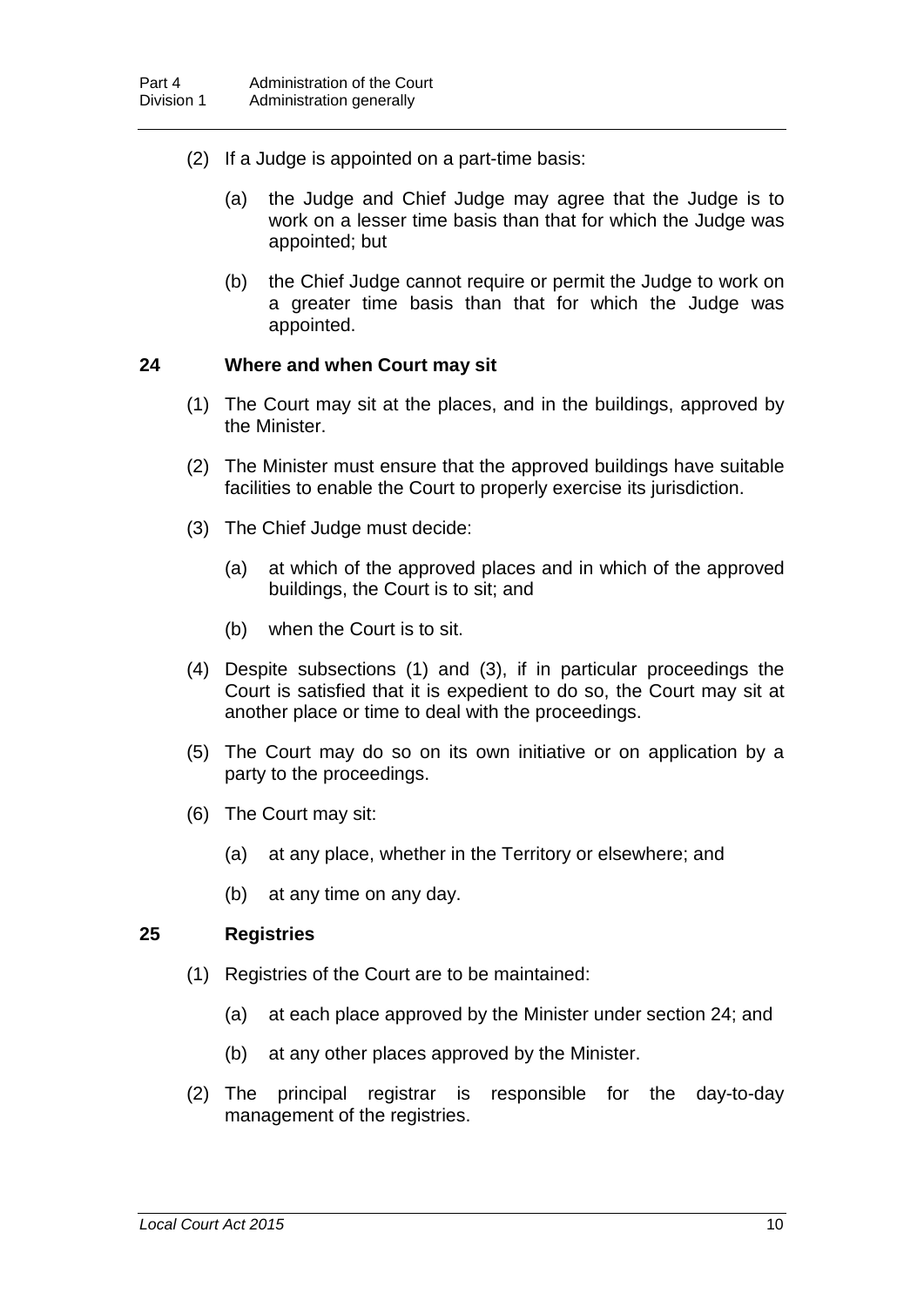#### **26 Court seal**

- (1) The Court is to have:
	- (a) a seal; and
	- (b) as many stamps, of a design as near as practicable to that of the seal, as are necessary for the transaction of the Court's business.
- (2) The seal and stamps are to be of designs approved by the Chief Judge.
- (3) At least one of the stamps is to be kept at each registry of the Court.
- (4) The seal and stamps are to be kept and used in accordance with the Rules or as otherwise directed by the Chief Judge.
- (5) A document marked with a stamp mentioned in subsection (1)(b) is taken to have been sealed with the Court seal.

#### **Division 2 Court records and exhibits**

#### **27 Court records**

- (1) The principal registrar must ensure that proper records are kept in relation to proceedings in the Court.
- (2) The records must include case files for all proceedings commenced in the Court.

#### <span id="page-16-0"></span>**28 Case files**

The case file for proceedings must include the following in relation to the proceedings:

- (a) all documents filed with the Court;
- (b) all process issued by the Court;
- (c) if there is an audio or audiovisual recording of any part of the proceedings:
	- (i) the recording; and
	- (ii) if a transcript is made of the recording the transcript;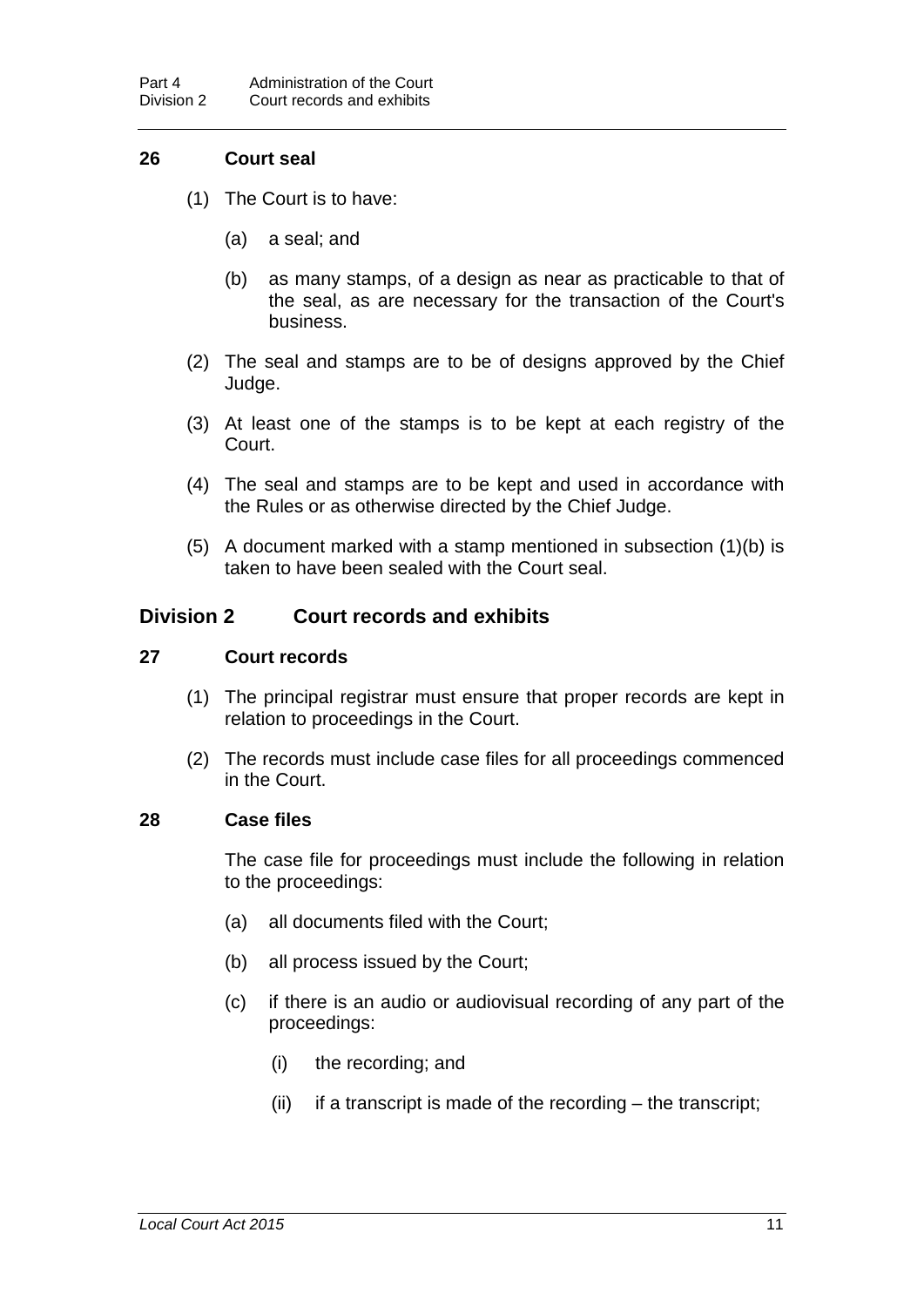- (d) for any part of the proceedings for which there is not an audio or audiovisual recording – a formal written record of the proceedings;
- (e) details of directions given by the Court;
- (f) all judgments given and orders made by the Court;
- (g) details of any reasons for decisions, including sentencing remarks, given by the Court (if not included in the judgment or order);
- (h) all information that is reasonably necessary for the proper management of the proceedings;
- (i) anything else prescribed by regulation or the Rules.

#### *Examples for paragraph (h)*

*Reasonably necessary information would include the following:*

- *(a) names and details of the parties;*
- *(b) dates and times of court appearances and hearings;*
- *(c) where, when and by whom:*
	- *(i) documents were filed with the Court; or*
	- *(ii) process was issued by the Court; or*
	- *(iii) judgment was given or orders were made.*

#### <span id="page-17-0"></span>**29 Access to case files**

- (1) A party to proceedings:
	- (a) is entitled, on request, to access to a document or other information mentioned in section [28\(](#page-16-0)a) to (h), other than section [28\(](#page-16-0)c)(i); and
	- (b) may, with the leave of the Court, have access to a recording mentioned in section [28\(](#page-16-0)c)(i) or anything else in the case file for the proceedings.
- (2) The Court may, on application, give any other person access to all or part of the case file for proceedings other than judgments given or orders made by the Court.

```
Note for subsection (2)
For access to judgments and orders see section 30.
```
(3) The Court may grant access under subsection (2) on any conditions the Court thinks fit.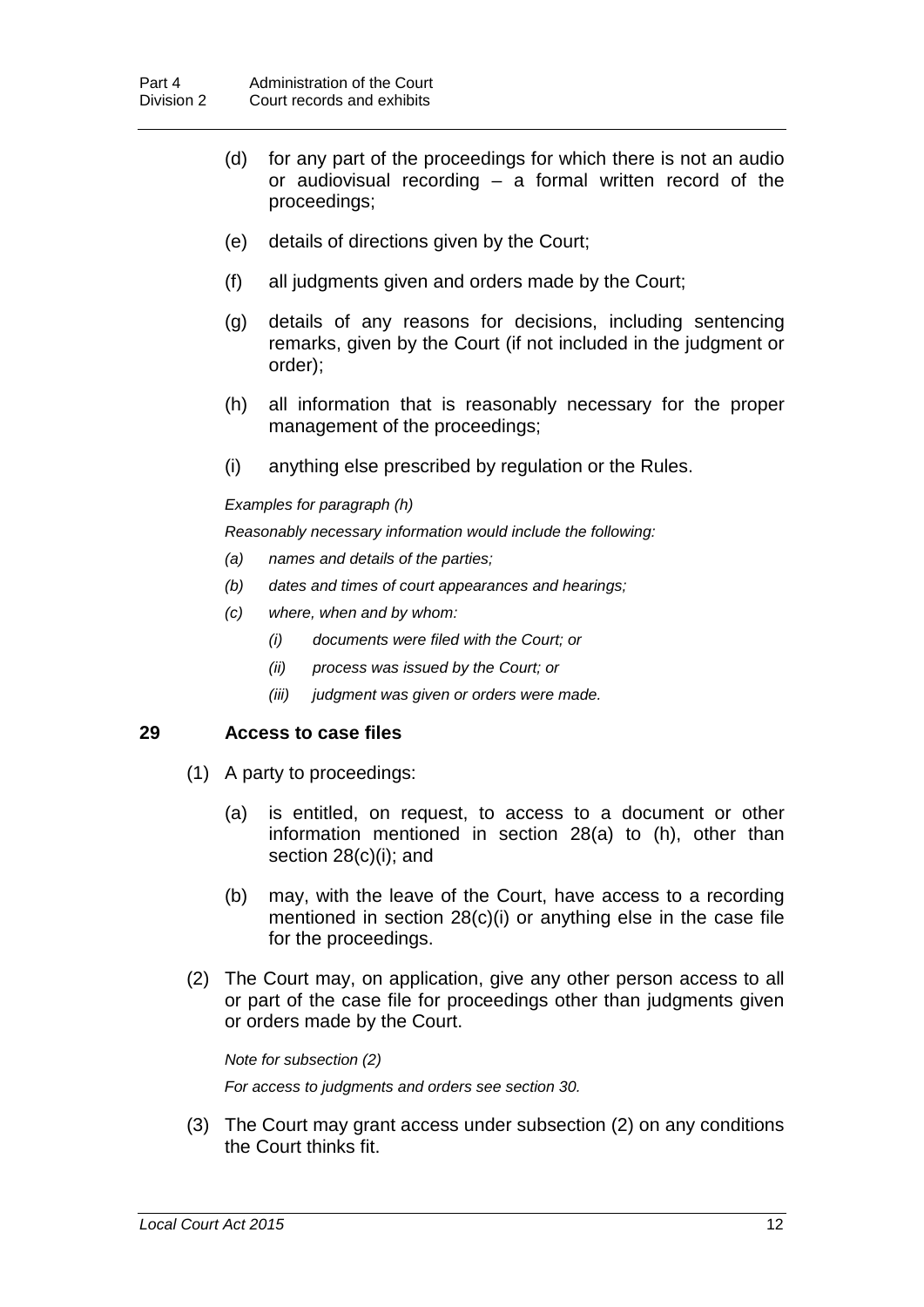- (4) If a person is entitled to, or is given, *access* to a thing, under this section, the person may:
	- (a) if the thing is a document inspect and obtain a copy of it; or
	- (b) if the thing is an audio or audiovisual recording:
		- (i) listen to or view it; and
		- (ii) with the leave of the Court, obtain a copy of it.

#### <span id="page-18-0"></span>**30 Access to judgments and orders**

- (1) Any person may inspect or obtain a copy of a judgment given or order made by the Court.
- (2) Subsection (1) is subject to any order made by the Court restricting access to the judgment or order.
- (3) Further, if the judgment was given or order was made when the Court was not open to the public, subsection (1) applies only if the Court grants the person access to the judgment or order.
- (4) The Court may grant access under subsection (3) on any conditions the Court thinks fit.

#### <span id="page-18-1"></span>**31 Access to exhibits**

- (1) A party to proceedings is entitled, on request, to access to an exhibit admitted into evidence in the proceedings.
- (2) The Court may, on application, give a person who is not a party to proceedings access to an exhibit admitted into evidence in the proceedings.
- (3) The Court may grant access under subsection (2) on any conditions the Court thinks fit.
- (4) If a person is entitled to, or is given, *access* to an exhibit under this section, the person may do the following:
	- (a) inspect the exhibit;
	- (b) if the exhibit is a document, recording or something else able to be easily copied – obtain a copy of the exhibit;
	- (c) if paragraph (b) does not apply obtain a photograph, audiovisual recording or other record of the exhibit.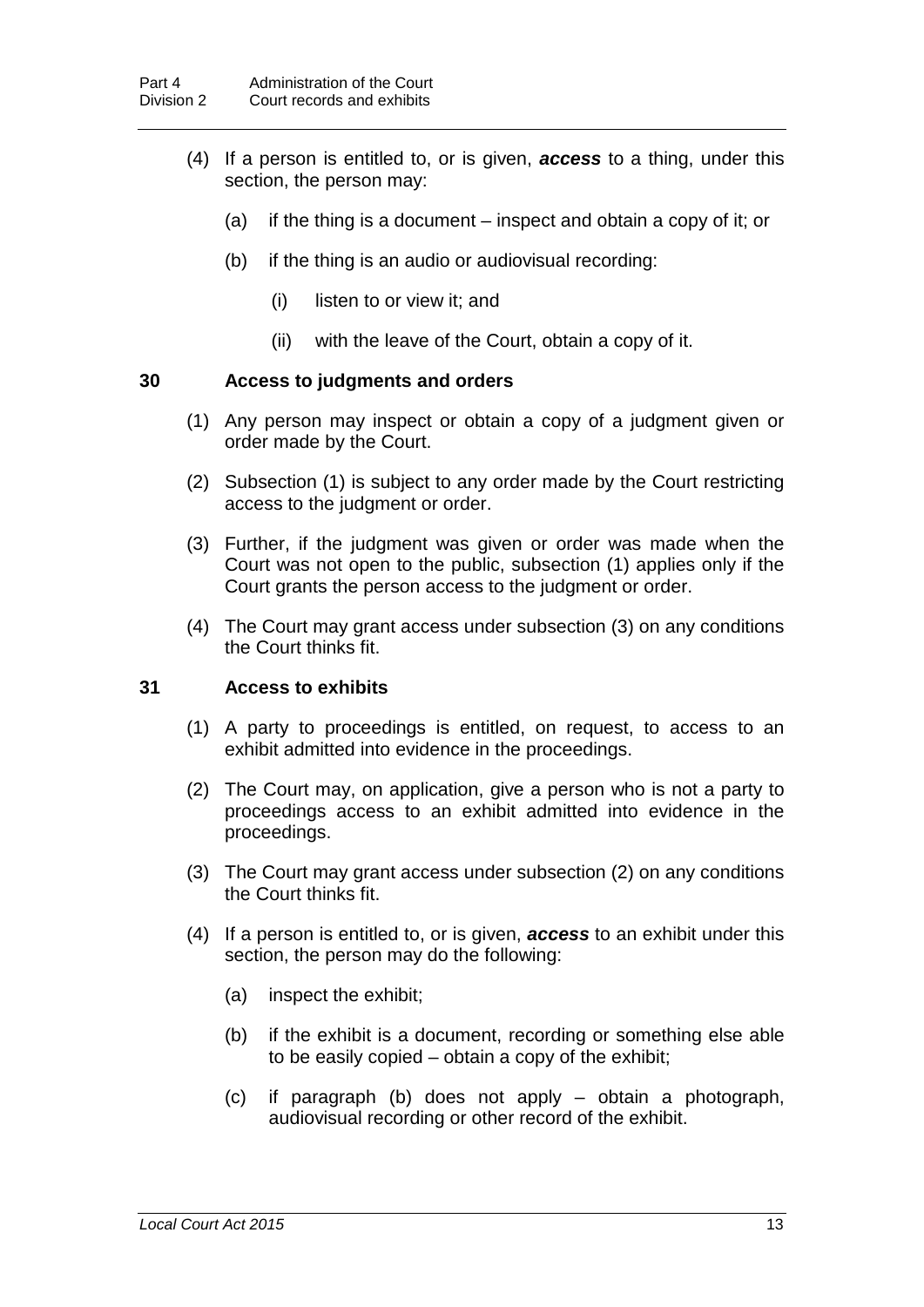#### **32 Fees**

The regulations may provide for fees that must be paid before a person may inspect, listen to, view or obtain a copy of a thing or obtain information under this Division.

#### **33 Principal registrar to provide copies**

- (1) This section applies if a person is entitled to obtain a copy of a thing under sections [29](#page-17-0) to [31.](#page-18-1)
- (2) On request by the person, the principal registrar must arrange for a copy of the thing to be made and provided to the person.

#### **34 Other Acts may limit access to court records and exhibits**

This Division is subject to another Act that prohibits or regulates:

- (a) access to documents or other things mentioned in this Division; or
- (b) publication of documents or other information.

#### **Division 3 Court procedure**

#### **35 Procedure generally**

- (1) The Court must conduct civil proceedings in accordance with the following:
	- (a) the *Local Court (Civil Procedure) Act*;
	- (b) this Act and the Rules;
	- (c) another Act that makes provision for the practice and procedure of the Court in civil proceedings to which that Act applies.
- (2) The Court must conduct criminal proceedings in accordance with the following:
	- (a) the *Local Court (Criminal Procedure) Act*;
	- (b) the Criminal Code;
	- (c) this Act and the Rules;
	- (d) another Act that makes provision for the practice and procedure of the Court in criminal proceedings to which that Act applies.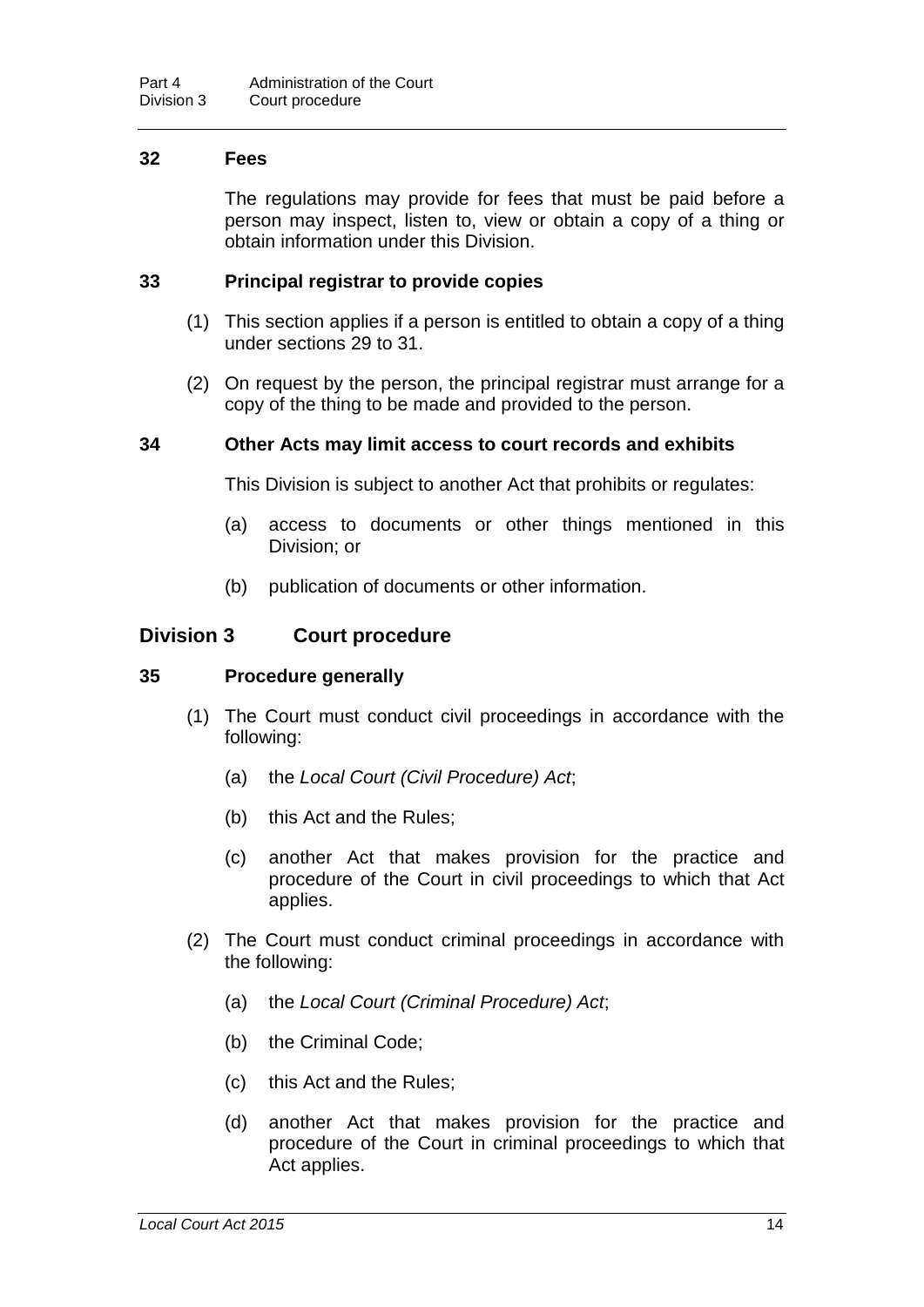(3) Subject to subsections (1) and (2), the Court is to determine its own practice and procedure.

#### **36 Court to be open to public**

- (1) Proceedings in the Court must be open to the public unless this Act or another Act provides otherwise.
- (2) The Rules may prescribe other circumstances in which proceedings need not be open to the public.

#### **37 Orders to exclude persons from courtroom**

- (1) The Court may order either or both of the following:
	- (a) that all witnesses leave the courtroom and remain out of hearing of the courtroom until called to give evidence;
	- (b) that a person, a class of persons or all persons be excluded from the courtroom during the whole or any part of proceedings.
- (2) The Court may make the order if it appears to the Court that justice will be best served by doing so.
- (3) The Court may make the order on its own initiative or on application by a party to the proceedings.
- (4) An order under this section does not apply to a party to the proceedings or a representative (as defined in section [38\)](#page-20-0).

#### <span id="page-20-0"></span>**38 Presence of parties and representatives**

- (1) A party to proceedings in the Court, and any representative of the party, is entitled to be present in the courtroom throughout the proceedings.
- (2) However, the Court may order that a party or representative be excluded from the courtroom during the whole or any part of the proceedings if it appears to the Court that the person's conduct makes it impracticable to continue the proceedings in the person's presence.
- (3) The Court may make the order on its own initiative or on application by a party to the proceedings.
- (4) Subsection (1) is subject to another Act that limits a person's entitlement to be present.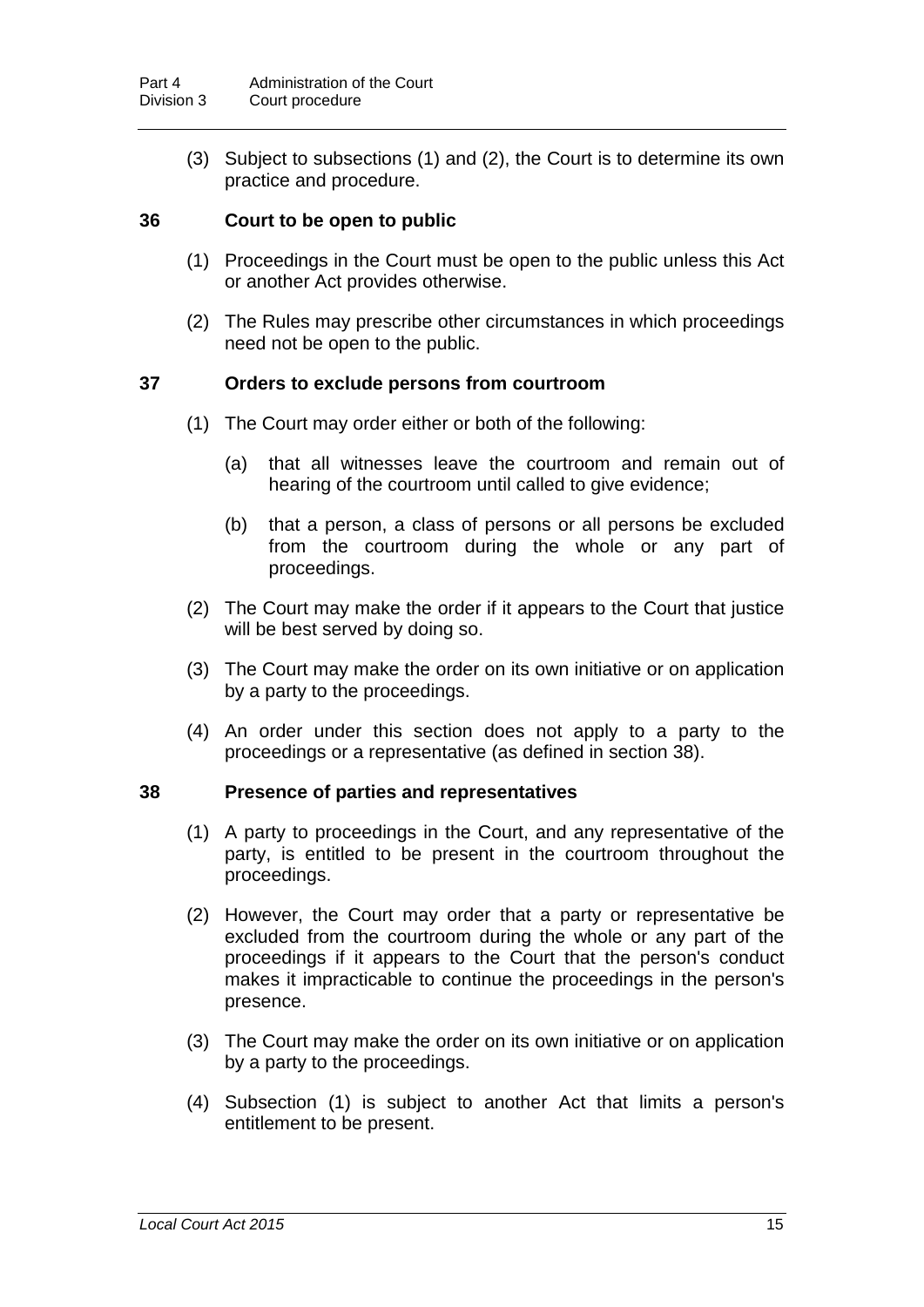(5) In this section:

*representative*, of a party, means the a legal practitioner or other person who is entitled to appear in the proceedings on behalf of the party.

#### **39 Refusal of documents if abuse of process**

- (1) If it appears to a registrar that a document delivered to the Court for filing is an abuse of the Court's process or is frivolous or vexatious, the registrar may refuse to accept it unless a Judge has given leave for it to be filed.
- (2) A person aggrieved by a refusal to accept a document may apply to a Judge for leave to file the document.
- (3) If a registrar refuses to accept a document that is filed within a time limit that applies to the filing of the document and a Judge subsequently gives leave for it to be filed, it may be filed even if the time limit has by then expired.

#### **40 Making of judgments and orders**

- (1) All judgments given and orders made by the Court must be:
	- (a) issued under the seal of the Court; and
	- (b) signed by a Judge or registrar.
- (2) A judgment or order does not need to be signed by the person or persons who constituted the Court when the judgment was given or order was made.

#### **41 Issuing of process**

- (1) All process issued by the Court must be issued under the seal of the Court.
- (2) The Court may cancel process issued by the Court if satisfied there is a good reason to do so.
- (3) The Court may do so on its own initiative or on application by a party to proceedings or any other person affected by the process.
- (4) If process issued for a particular purpose is cancelled, fresh process may be issued for the same purpose.
- (5) When cancelling process, or issuing fresh process, the Court need not be constituted by the same person or persons as when the process was issued.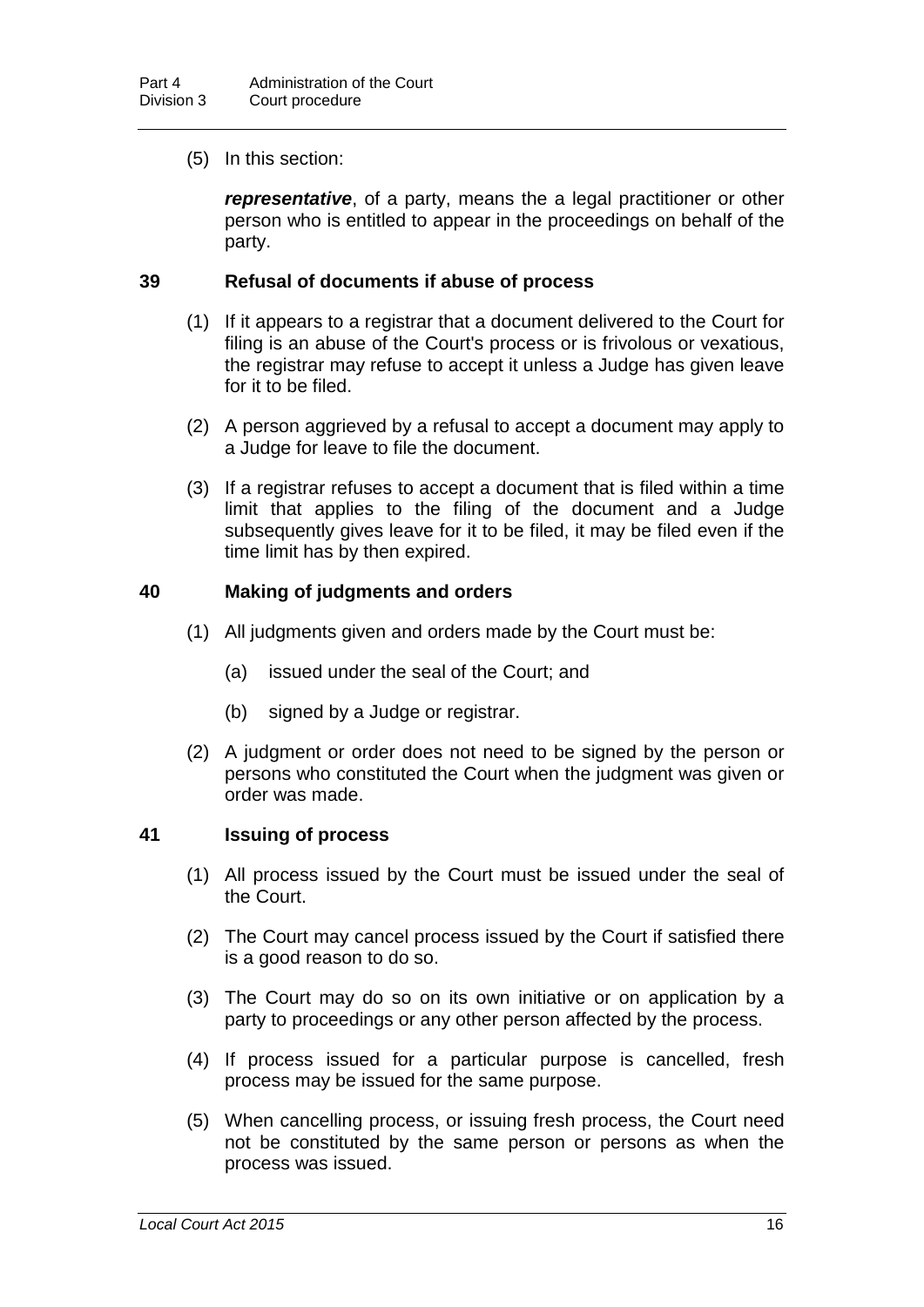#### **42 Correction of errors**

- (1) The Court may correct a judgment given, order made or process issued by the Court if it contains any of the following:
	- (a) a clerical error;
	- (b) an accidental slip or omission;
	- (c) a material arithmetic error.
- (2) The Court may do so on its own initiative or on application by a party or any other person affected by the document.
- (3) When making the correction, the Court need not be constituted by the same person or persons as when the judgment was given, order was made or process was issued.

#### **43 Entry for purpose of inspection**

- (1) The Court may enter any place to make an inspection that the Court considers is relevant to exercising its jurisdiction.
- (2) The Court may authorise a Judge, JP, registrar or other person to exercise the power under subsection (1).

#### **44 Party entitled to appear in person or by counsel**

- (1) A party to proceedings has a right to appear before the Court in order to present and conduct the party's case and to call, examine, cross-examine, and re-examine witnesses.
- (2) The party may exercise this right:
	- (a) by appearing in person; or
	- (b) unless another Act expressly provides otherwise, by a legal practitioner appearing on the party's behalf.
- (3) This section does not prevent another person appearing on behalf of a party if permitted to do so by the Rules or any other law of the Territory.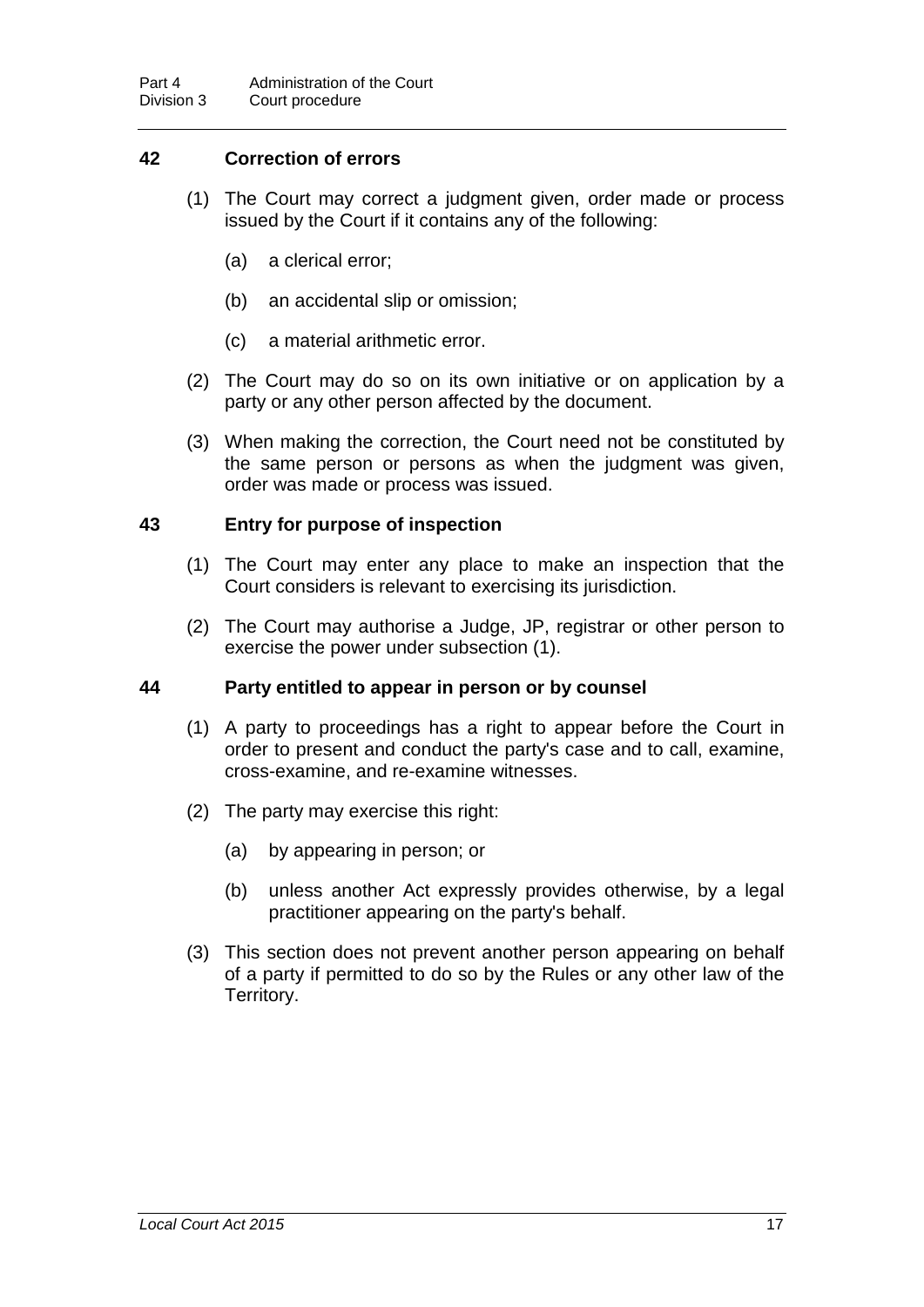#### **Division 4 Contempt**

#### **45 Contempt of Court**

- (1) A person who has been served with a summons to attend before the Court to give evidence or to produce documents or other things commits a contempt of the Court if, without reasonable excuse, the person:
	- (a) does not attend as required by the summons; or
	- (b) does not continue to attend until released by the Court from further attendance.
- (2) A person appearing before the Court as a witness commits a contempt of the Court if, without reasonable excuse, the person does not do any of the following when required by the Court to do so:
	- (a) take an oath;
	- (b) answer a question;
	- (c) produce a document or other thing.
- (3) A person commits a contempt of the Court if:
	- (a) the Court has made an order requiring the person to do or not do something; and
	- (b) the order:
		- (i) was made orally to the person while the person was in the courtroom; or
		- (ii) has been served on the person; and
	- (c) the person does not comply with the order; and
	- (d) no other law of the Territory provides a means for punishing non-compliance with or enforcing the order.
- (4) A person commits a contempt of the Court if, without reasonable excuse, the person fails to comply with an undertaking the person has given to the Court.
- (5) A person commits a contempt of the Court if the person:
	- (a) wilfully prevaricates in the face of the Court; or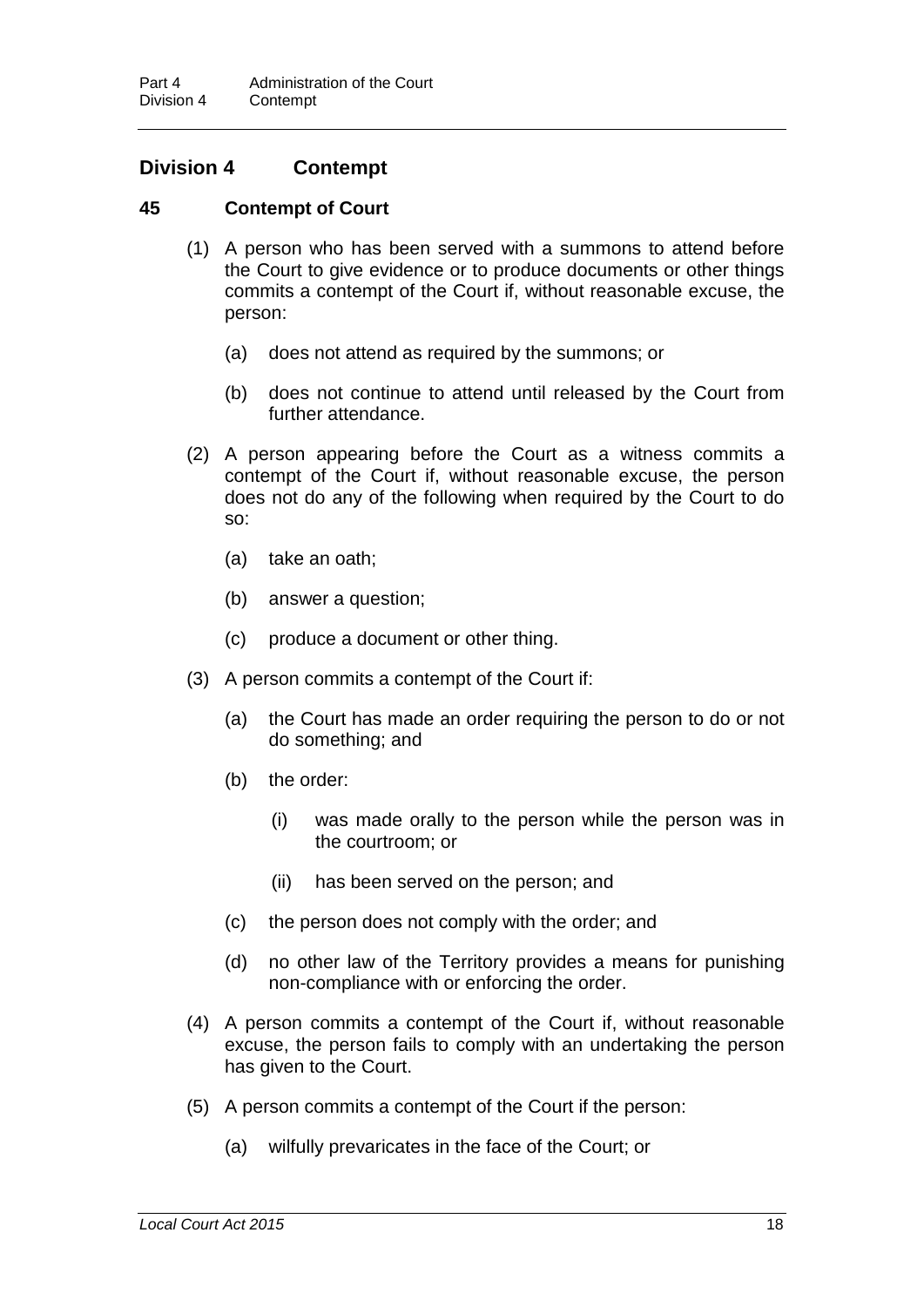(b) engages in any other conduct that, under a law of the Territory, constitutes a contempt in the face of the Court.

#### **46 Dealing with contempt of Court**

- (1) If it appears to the Court that a person has committed a contempt of the Court, the Court may:
	- (a) for a contempt in the face of the Court orally order that the person be arrested and brought before the Court; or
	- (b) for any contempt:
		- (i) issue a warrant to have the person arrested and brought before the Court; or
		- (ii) issue a summons requiring the person to appear before the Court.
- (2) When the person is brought or appears before the Court, the Court:
	- (a) must inform the person of the contempt with which the person is charged; and
	- (b) may deal with the person in accordance with any procedure the Court thinks fit.
- (3) The *Bail Act* applies in relation to the person as if the person were accused of an offence and were being held in custody for that offence.
- (4) The Court constituted by a person or persons other than a Judge:
	- (a) cannot exercise the Court's powers under this section and section [47;](#page-24-0) but
	- (b) may refer the alleged contempt to the Court constituted by a Judge.
- (5) The Court constituted by a Judge may exercise those powers in relation to the alleged contempt.

#### <span id="page-24-0"></span>**47 Punishment for contempt**

- (1) If the Court finds a person guilty of a contempt of the Court, it may order that the person be imprisoned for not more than 6 months or be fined not more than an amount equal to 100 penalty units.
- (2) A person cannot be punished, in respect of the same conduct, for a contempt and for an offence against another Act.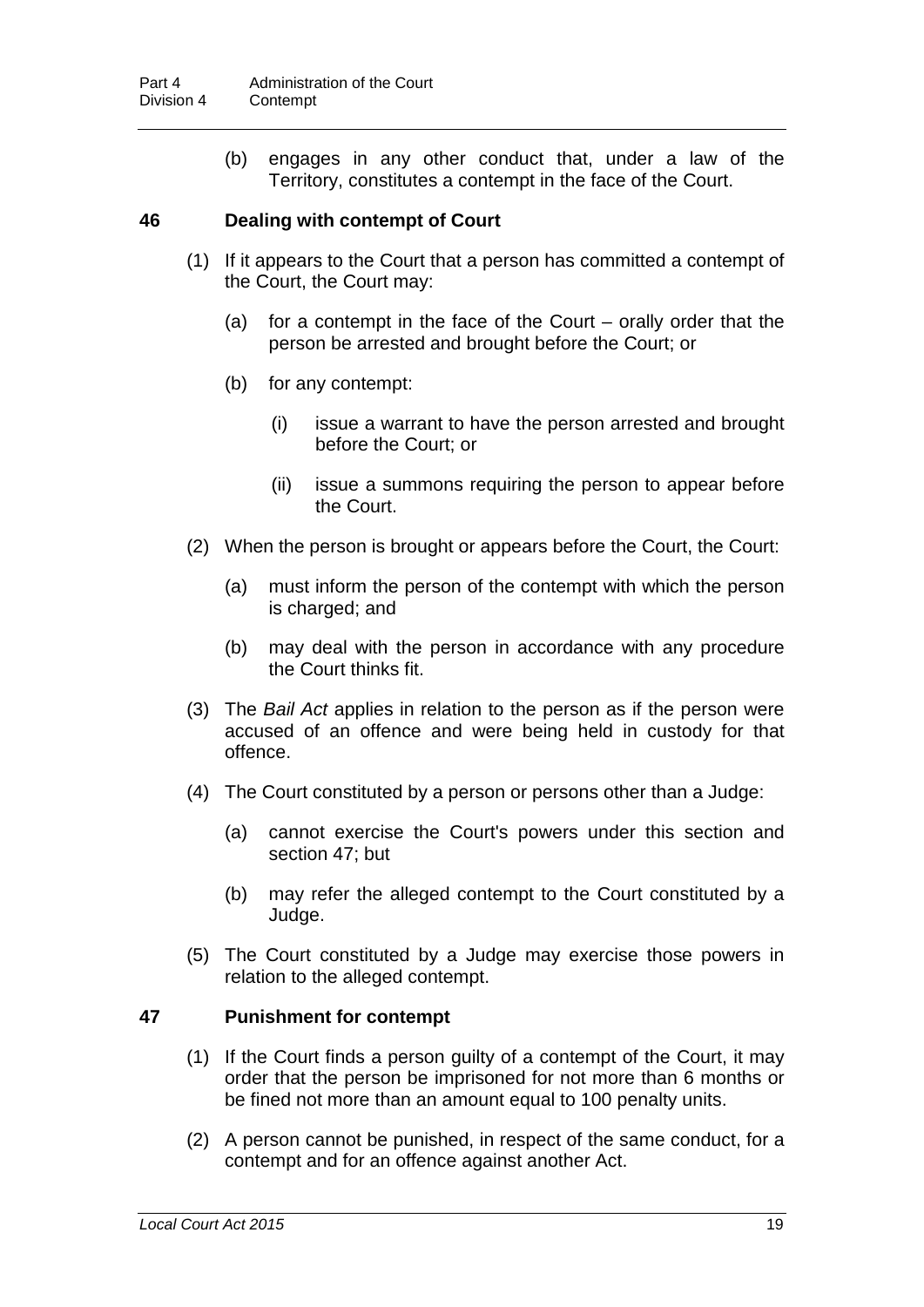- (3) If the Court orders that the person be imprisoned, the Court may order that the person be discharged before the end of the term of imprisonment that was ordered.
- (4) If a person who has been found guilty of a contempt apologises to the Court for the contempt, the Court may amend or cancel any order imposing punishment for the contempt, and if it does so may order the refund of all or part of any fine that has been paid.

#### **Division 5 Rules and directions**

#### <span id="page-25-0"></span>**48 Rules of court**

- (1) The Chief Judge and at least 4 other Judges may make rules of court under this Act.
- (2) Without limiting subsection (1), rules of court may provide for the following:
	- (a) the practice and procedure of the Court in the exercise of any of its jurisdiction, whether conferred by this or another Act;
	- (b) resolution of proceedings by mediation, arbitration or other methods of dispute resolution;
	- (c) matters relating to orders of the Court and their enforcement (including, for example, examination of judgment debtors, payment of interested on judgment debts and the seizure and sale of property);
	- (d) the practice and procedure of the Court's registries and other offices;
	- (e) any matters relating to the conduct of any business of the Court.

#### <span id="page-25-1"></span>**49 Practice directions**

- (1) The Chief Judge may issue directions (to be called practice directions) about the following:
	- (a) the practice and procedure of the Court in the exercise of any of its jurisdiction, whether conferred by this or another Act;
	- (b) the practice and procedure of the Court's registries and other offices.
- (2) If a practice direction is inconsistent with the Rules, the Rules prevail to the extent of the inconsistency.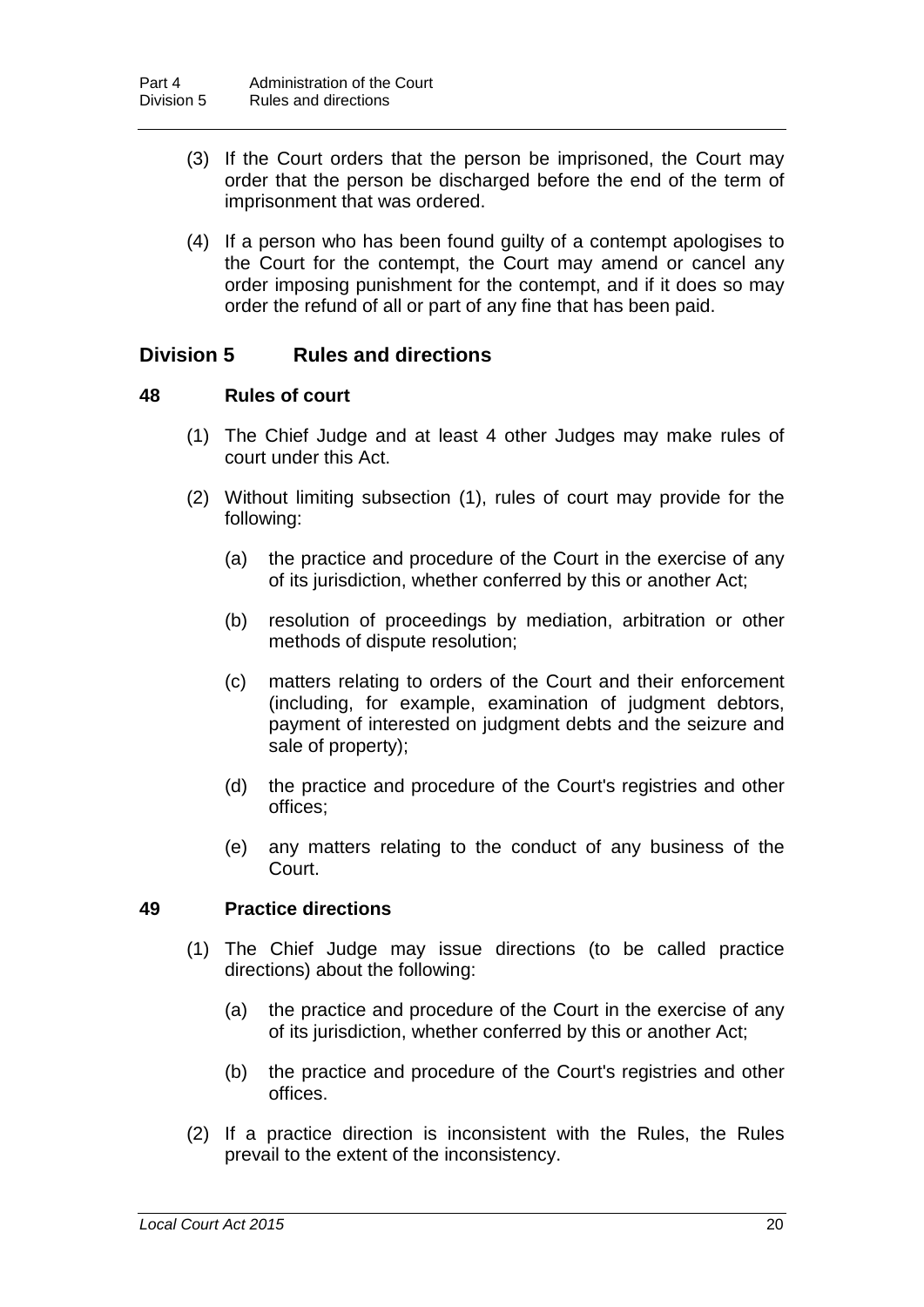## **Part 5 Judges of the Local Court**

## **Division 1 Chief Judge, Deputy Chief Judges and Judges**

#### **Subdivision 1 Establishment of offices, powers and functions**

#### <span id="page-26-0"></span>**50 Judicial offices**

- (1) There is to be:
	- (a) a Chief Judge of the Local Court; and
	- (b) the number of Deputy Chief Judges of the Local Court determined by the Minister; and
	- (c) the number of other Judges of the Local Court determined by the Minister.
- (2) A person appointed as Chief Judge or a Deputy Chief Judge also holds office as a Judge of the Local Court.

#### **51 Functions of Judges**

- (1) The Chief Judge, a Deputy Chief Judge or any other Judge has the functions conferred by this or another Act.
- (2) A Judge may also exercise the functions of a JP or registrar.

#### **52 Powers of Judges**

A Judge has the powers necessary to perform the Judge's functions.

#### **Subdivision 2 Appointment, terms of office etc.**

#### **53 Appointment**

- (1) The Administrator may, by *Gazette* notice, appoint a person to be one of the following:
	- (a) the Chief Judge;
	- (b) a Deputy Chief Judge;
	- (c) a Judge mentioned in section [50\(](#page-26-0)1)(c).
- (2) A person is eligible to be appointed if the person:
	- (a) is under 70 years of age; and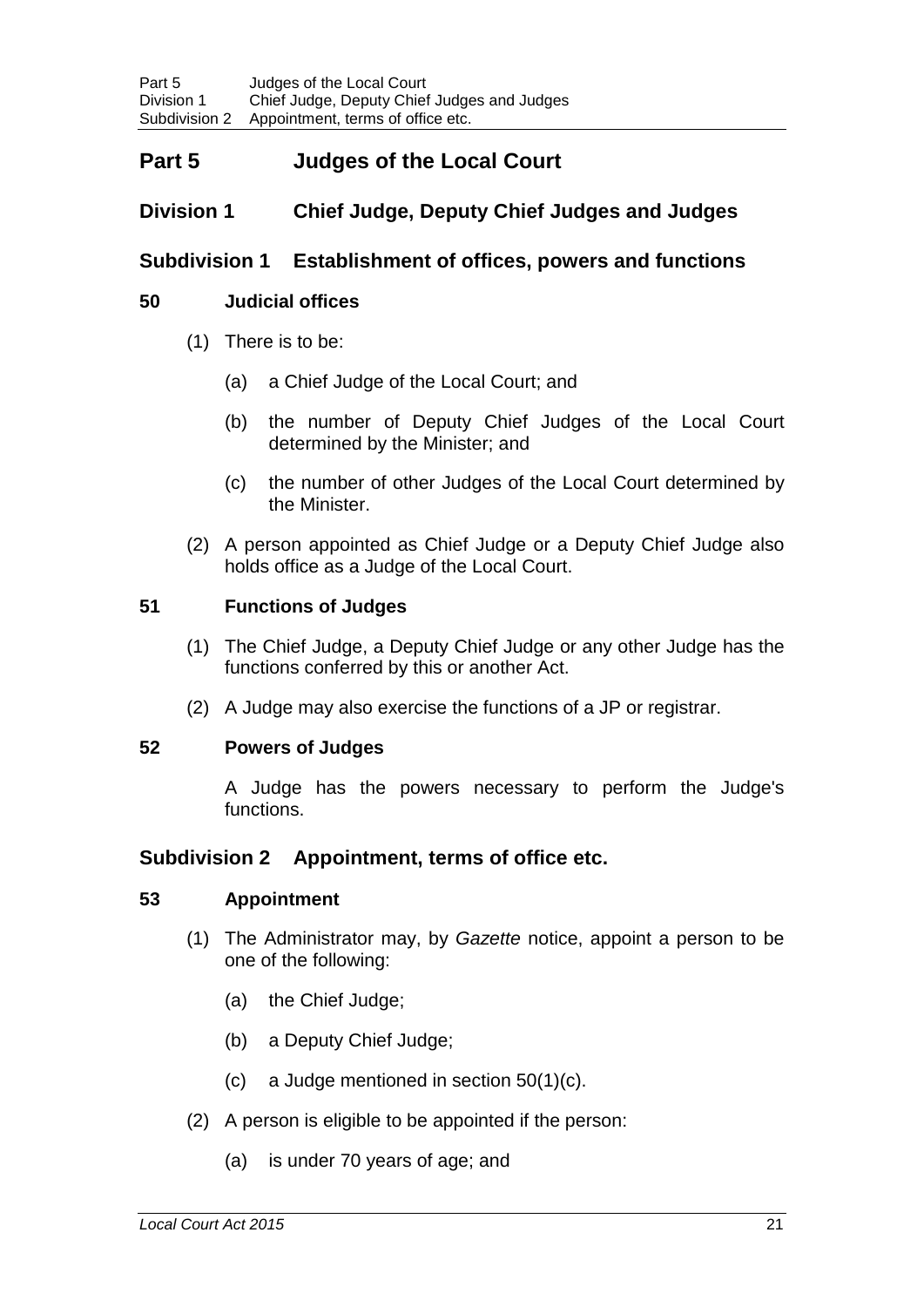(b) is a lawyer and has been for at least 5 years.

#### **54 Full-time or part-time appointment**

- (1) A Judge may be appointed on a full-time or part-time basis.
- (2) Unless the appointment provides otherwise, a Judge is appointed on a full-time basis.

#### **55 Salary, allowances and benefits**

- (1) A Judge is entitled to receive salary, allowances and other benefits as determined by the Remuneration Tribunal under section 7 of the *Assembly Members and Statutory Officers (Remuneration and Other Entitlements) Act*.
- (2) The salary, allowances and other benefits to which a Judge is entitled must not be altered to the Judge's detriment during the Judge's term of office.
- (3) Salaries, allowances and other benefits payable under this section are to be paid from the Central Holding Authority, which is appropriated accordingly.

#### **56 Vacation of office**

A Judge holds office until one of the following occurs:

- (a) the Judge turns 70 years of age;
- (b) the Judge resigns by written notice to the Minister;
- (c) the Judge's appointment is terminated under section [57.](#page-27-1)

#### <span id="page-27-1"></span>**57 Termination of appointment**

- (1) The appointment of a Judge cannot be terminated other than under this section.
- (2) The Administrator may, in writing, terminate the appointment of a Judge.
- (3) However, the Administrator may do so only on the address of the Legislative Assembly seeking the removal of the Judge on the grounds of incapacity or misbehaviour.

#### <span id="page-27-0"></span>**58 Completion of pending proceedings**

(1) This section applies if a person vacates office as a Judge other than as a result of the person's appointment being terminated.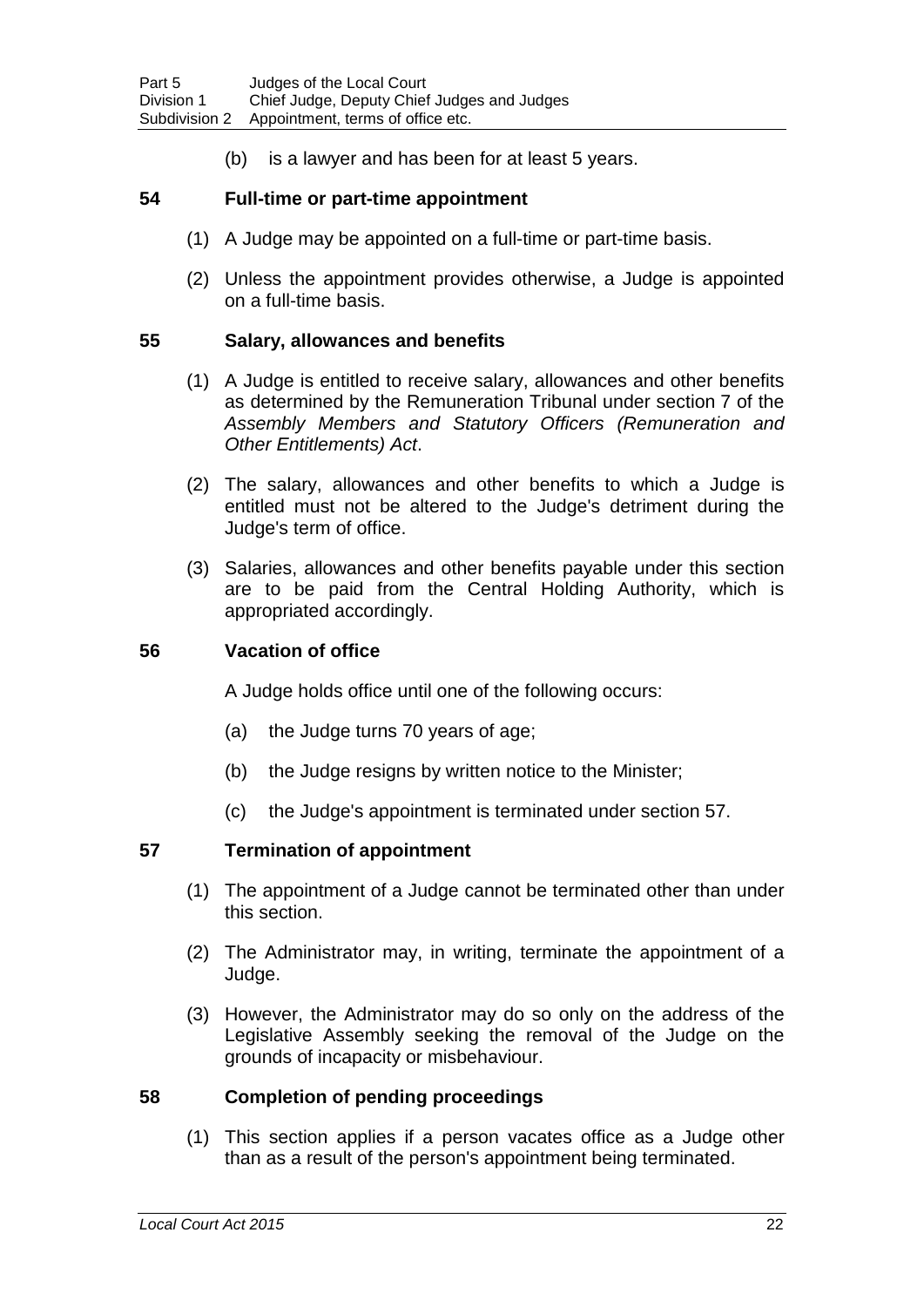(2) The person may finish dealing with any proceedings that are then in progress before the person, and for that purpose is taken to be an acting Judge until those proceedings are determined.

## <span id="page-28-1"></span>**59 Acting Chief Judge**

- (1) This section applies if:
	- (a) the office of Chief Judge is vacant; or
	- (b) the Chief Judge is unable, because of illness, absence or other cause, to perform the functions of the office.
- (2) The following person is to act in the office of the Chief Judge:
	- (a) if a person has been appointed under subsection (3) that person; or
	- (b) otherwise:
		- (i) if there is one Deputy Chief Judge the Deputy Chief Judge; or
		- (ii) if there are 2 or more Deputy Chief Judges the one who was first appointed as a Deputy Chief Judge.
- (3) The Administrator may appoint a Judge to act in the office of the Chief Judge:
	- (a) during a vacancy in the office; or
	- (b) during a period or all periods when the person holding the office is unable to perform the functions of the office.
- (4) A person appointed under subsection (3) holds office until:
	- (a) the expiry of the period (not exceeding 12 months) specified in the appointment; or
	- (b) the person ceases to be a Judge.

#### **Division 2 Acting Judges**

#### <span id="page-28-0"></span>**60 Appointment**

- (1) The Administrator or Minister may, by *Gazette* notice, appoint a person to be an acting Judge.
- (2) An acting Judge may be appointed:
	- (a) for a specified period of time; or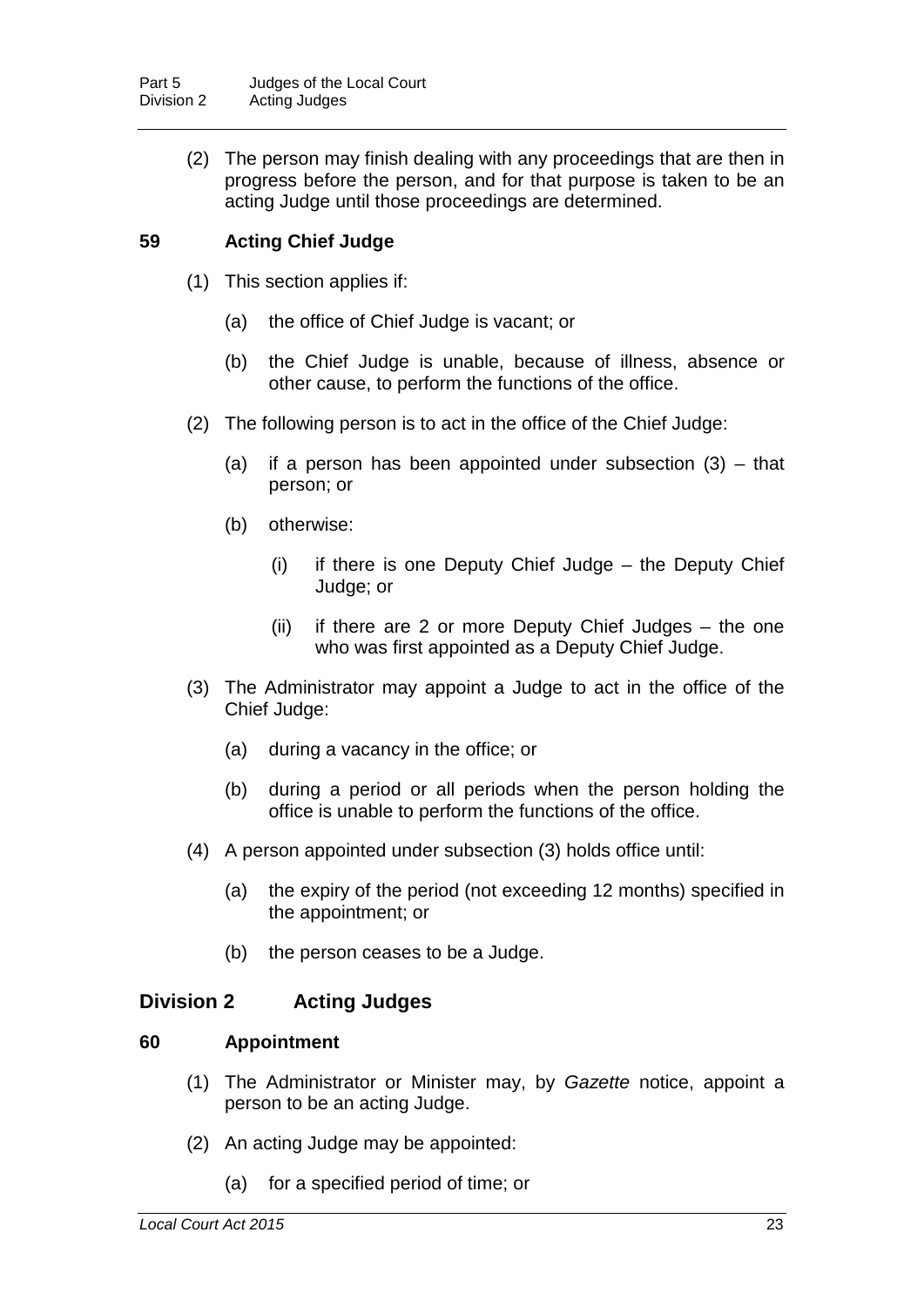- (b) to work on an as needed basis when required by the Chief Judge.
- (3) A person is eligible to be appointed if the person:
	- (a) is under 75 years of age; and
	- (b) is a lawyer and has been for at least 5 years.
- (4) A person may be appointed for a term, specified in the appointment, not exceeding:
	- (a) if the appointment is made by the Administrator  $-12$  months; or
	- (b) if the appointment is made by the Minister  $-3$  months.
- (5) An acting Judge may be reappointed.

#### **61 Functions and powers of acting Judge**

An acting Judge has all of the functions and powers of a Judge mentioned in [50\(](#page-26-0)1)(c).

#### **62 Conditions of appointment**

An acting Judge holds office on the conditions (including salary, allowances and other benefits) determined by the appointer.

#### **63 Vacation of office**

An acting Judge holds office until one of the following occurs:

- (a) the acting Judge's term of appointment expires;
- (b) the acting Judge turns 75 years of age;
- (c) the acting Judge resigns by written notice to the Minister;
- (d) the acting Judge's appointment is terminated by the appointer.

#### <span id="page-29-0"></span>**64 Completion of pending proceedings**

- (1) This section applies if a person vacates office as an acting Judge other than as a result of the person's appointment being terminated.
- (2) The person may finish dealing with any proceedings that are then in progress before the person, and for that purpose is taken to continue to hold office as an acting Judge until those proceedings are determined.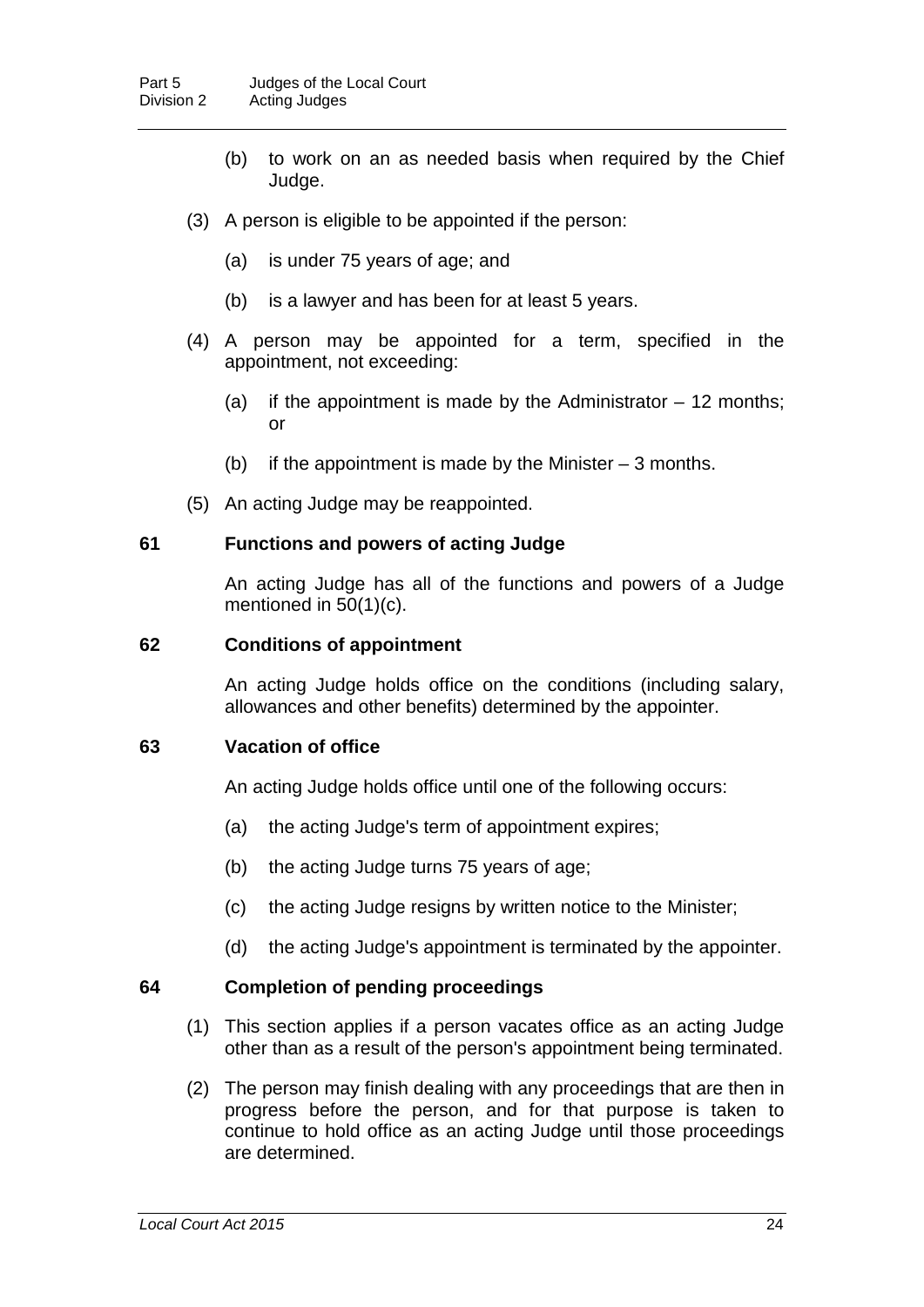## **Division 3 General matters**

#### <span id="page-30-0"></span>**65 Oath of office**

- (1) A Judge or acting Judge must take an oath of office before performing any of the functions of the office.
- (2) The oath must be in the form set out in the Schedule.
- (3) The oath must be administered by:
	- (a) a Supreme Court Judge; or
	- (b) if it is administered outside the Territory a person authorised by the Administrator.
- (4) However, a person need not take an oath under subsection (1) if the person has previously taken an oath under this section.

#### **66 Prohibition of other work**

- (1) A Judge or acting Judge must not:
	- (a) engage in legal practice (whether for reward or not); or
	- (b) accept appointment to another statutory office (whether for reward or not) without the consent of the Minister; or
	- (c) engage in any other paid work outside the person's duties as a Judge or acting Judge without the consent of the Minister.
- (2) The Minister must consult with the Chief Judge before giving consent under subsection (1), unless the consent relates to the Chief Judge.
- (3) In this section:

*statutory office* means an office or position under an Act of the Territory or any other jurisdiction.

#### **67 Acts done by Judge outside the Territory**

- (1) An act done by a Judge or acting Judge outside the Territory for the purpose of authenticating the signature of a person to an instrument intended to take effect in the Territory is effective for the purposes of any law of the Territory.
- (2) An oath administered by a Judge or acting Judge outside the Territory in any case in which an oath may be administered by a Judge is effective for the purposes of any law of the Territory.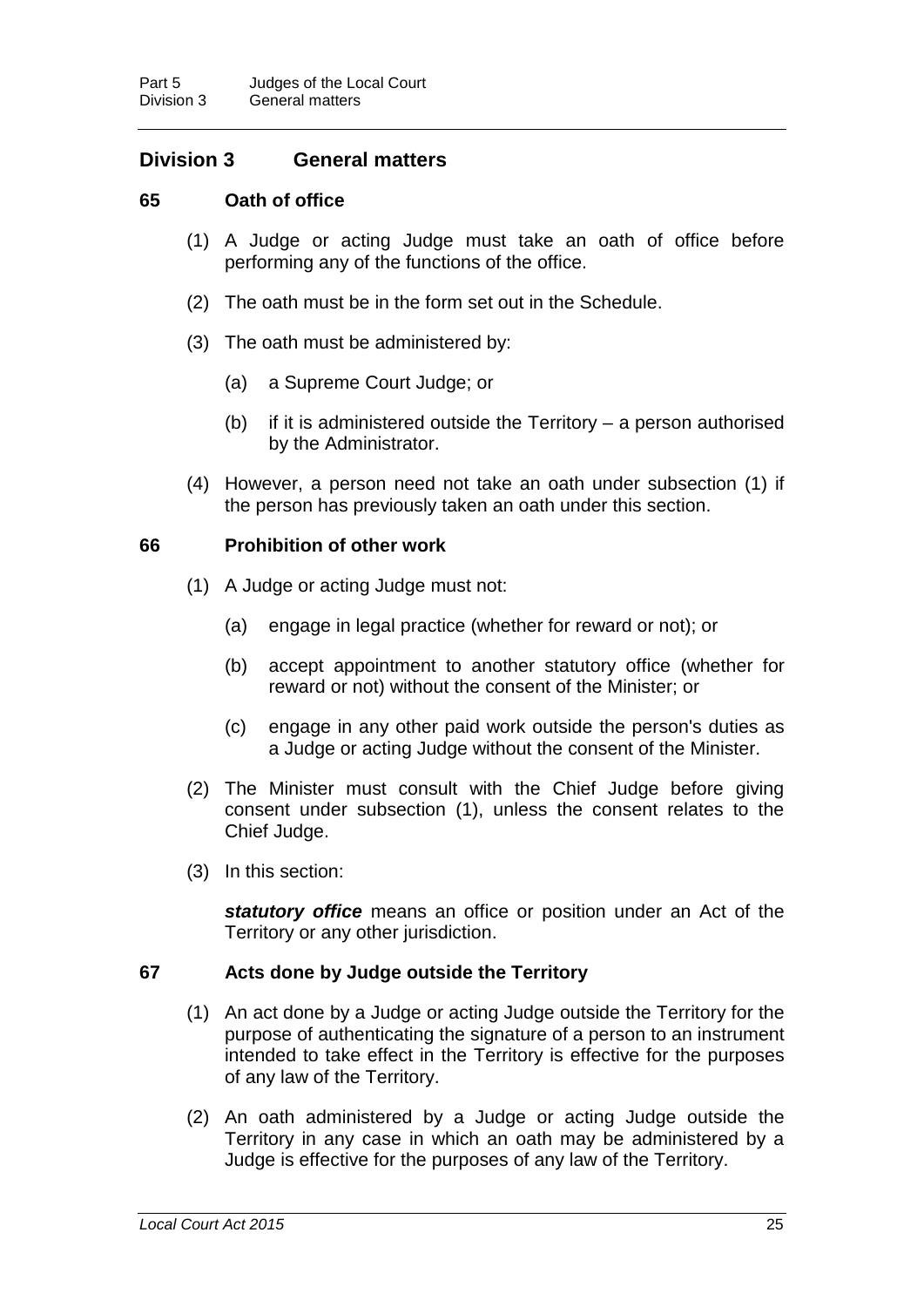(3) This section applies unless another law requires the act to be done, or oath to be administered, in the Territory.

## **Part 6 Other Court officers**

## **Division 1 Judicial registrars**

#### <span id="page-31-0"></span>**68 Appointment of judicial registrars**

- (1) The Minister may appoint a person to be a judicial registrar of the Court.
- (2) A person is eligible to be appointed if the person:
	- (a) is, or is qualified to be, admitted to the legal profession; and
	- (b) is a public sector employee.
- (3) A person ceases to be a judicial registrar if the person ceases to be eligible under subsection (2).

#### <span id="page-31-1"></span>**69 Functions of judicial registrars**

The functions of a judicial registrar are as follows:

- (a) to exercise the jurisdiction of the Court as mentioned in section  $6(2)$  $6(2)$  and  $(3)$ ;
- (b) to perform functions conferred by the Rules;
- (c) to perform any other functions conferred by this or another Act.

#### *Note for section [69](#page-31-1)*

*Under section [71\(](#page-32-0)2) a judicial registrar is also a registrar, and in that capacity has functions under section [72.](#page-32-2)*

#### **70 Powers of judicial registrars**

A judicial registrar has the powers necessary to perform the judicial registrar's functions.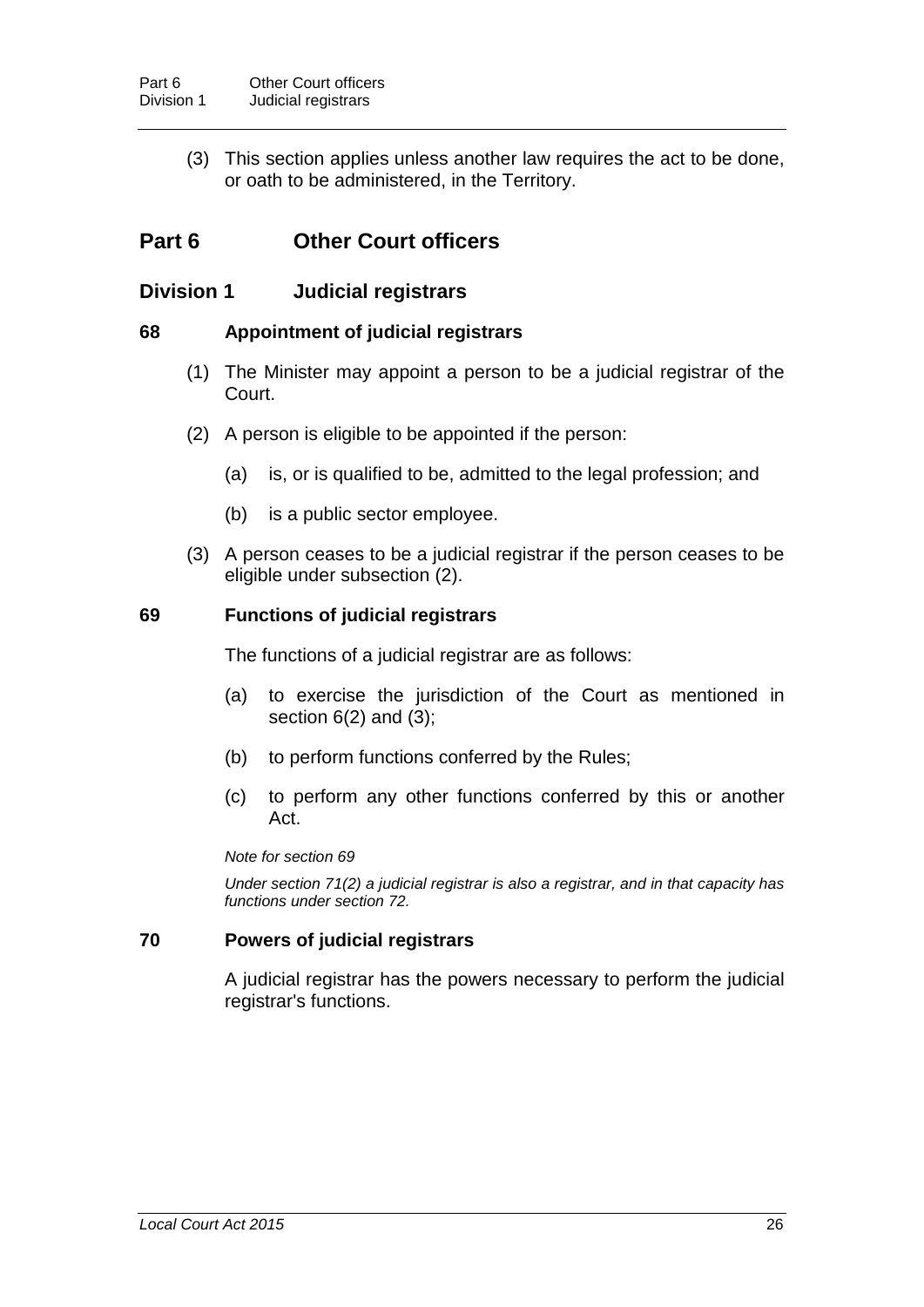## **Division 2 Principal registrar and other registrars**

#### <span id="page-32-0"></span>**71 Principal registrar and registrars**

- (1) The Chief Executive Officer may assign a public sector employee to be:
	- (a) the principal registrar of the Court; or
	- (b) a registrar of the Court.
- (2) A judicial registrar or the principal registrar is also a registrar of the Court.

#### <span id="page-32-2"></span>**72 Functions of registrars**

The functions of the principal registrar and other registrars are as follows:

- (a) to exercise powers delegated under section [74;](#page-32-1)
- (b) to perform administrative functions conferred by the Rules;
- (c) to perform any other functions conferred by this or another Act;
- (d) to perform any other administrative functions as directed by the Chief Judge.

#### **73 Powers of registrars**

A registrar has the powers necessary to perform the registrar's functions.

#### <span id="page-32-1"></span>**74 Delegation of jurisdiction to registrars**

- (1) Subject to this section, the Rules may delegate to the principal registrar or other registrars any of the Court's powers in the exercise of its jurisdiction.
- (2) The Rules cannot delegate the power, in the exercise of the Court's civil jurisdiction, to:
	- (a) hear and determine a claim; or
	- (b) conduct the hearing of an appeal.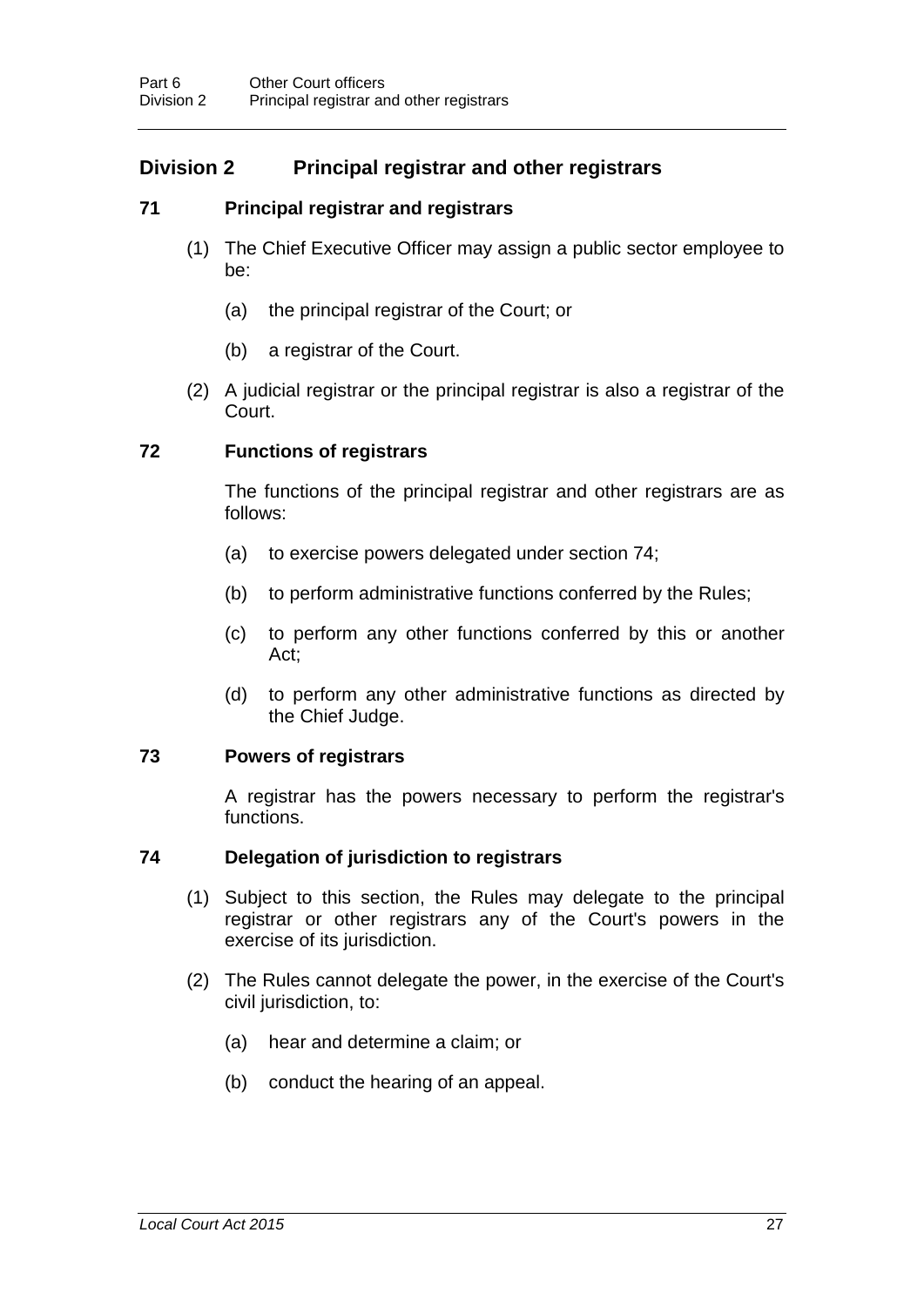- (3) The Rules cannot delegate the power, in the exercise of the Court's criminal jurisdiction, to:
	- (a) conduct a preliminary examination (as defined in section [18\(](#page-12-0)3)); or
	- (b) hear and determine a charge of an offence.
- (4) The Rules cannot delegate the power to punish a person for a contempt of the Court.

#### **75 Review of decision of registrar in exercise of delegated jurisdiction**

- (1) This section applies if a registrar makes a decision in proceedings in the exercise of a power delegated under section [74.](#page-32-1)
- (2) A party to the proceedings may appeal against the decision to the Court.
- (3) For hearing the appeal, the Court must be constituted by a Judge.
- (4) The appeal must be commenced within 14 days after the registrar's decision was made.
- (5) The Court may extend the period mentioned in subsection (4), and may do so even if that period has expired.
- (6) Unless the Court orders otherwise, an appeal does not operate as a stay of the registrar's decision.
- (7) The appeal is to be by way of a new hearing of the issue that was before the registrar.

#### **Division 3 Bailiffs**

*Note for Division 3*

*Private bailiffs may be employed under Part 7 of the Commercial and Private Agents Licensing Act.*

#### <span id="page-33-0"></span>**76 Bailiffs**

- (1) The Chief Judge may appoint a person to be a bailiff of the Court.
- (2) A police officer may perform the functions of a bailiff of the Court: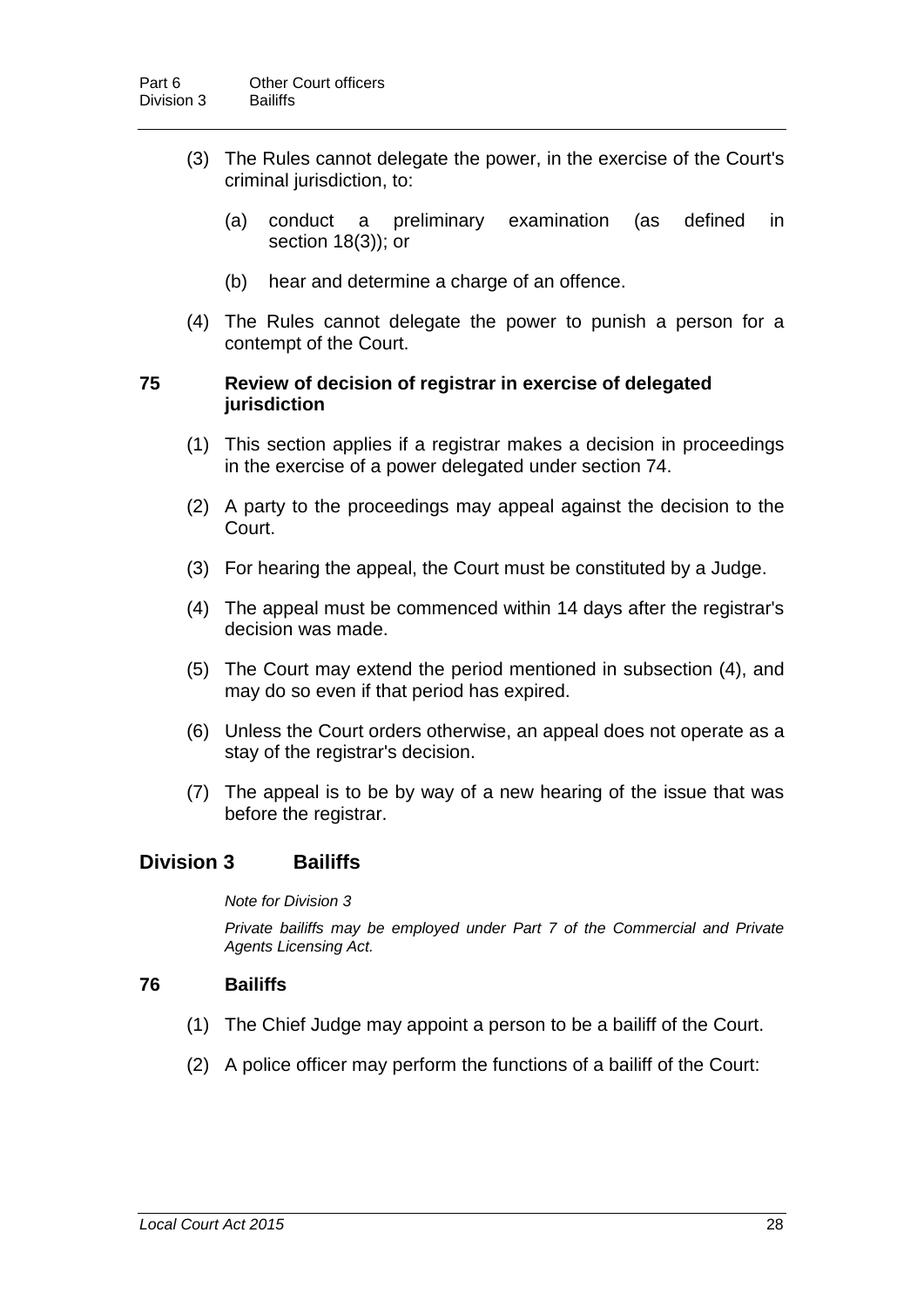## **77 Functions of bailiff**

The functions of a bailiff are as follows:

- (a) to serve and execute any process issued by the Court;
- (b) to perform functions conferred by the Rules;
- (c) to perform any other functions conferred by this or another Act;
- (d) to perform any other functions as directed by a Judge.

#### **78 Powers of bailiff**

A bailiff has the powers necessary to perform the bailiff's functions.

#### **Division 4 Interstate or overseas arrangements**

#### <span id="page-34-0"></span>**79 Out-of-Territory registrars**

- (1) If the Court is required to perform its functions at a place outside the Territory, the Minister may appoint a person as an out-of-Territory registrar for that place.
- (2) A person is eligible to be appointed if:
	- (a) the person is a registrar or deputy registrar of a court of the jurisdiction in which the place is located; or
	- (b) the Minister is satisfied that the person is otherwise appropriately qualified.
- (3) An out-of-Territory registrar holds office on the conditions (including remuneration, expenses and allowances) to which the registrar is entitled under the law of the other jurisdiction.
- (4) A person who was eligible under subsection (2)(a) ceases to be an out-of-Territory registrar if the person ceases to hold the office mentioned in that paragraph.
- (5) A person may resign as an out-of-Territory registrar by giving written notice to the Minister.

#### **80 Registrars may hold appointments for other jurisdictions**

With the approval of the Minister, a registrar of the Court may concurrently hold office as a registrar or deputy registrar of a court of another jurisdiction.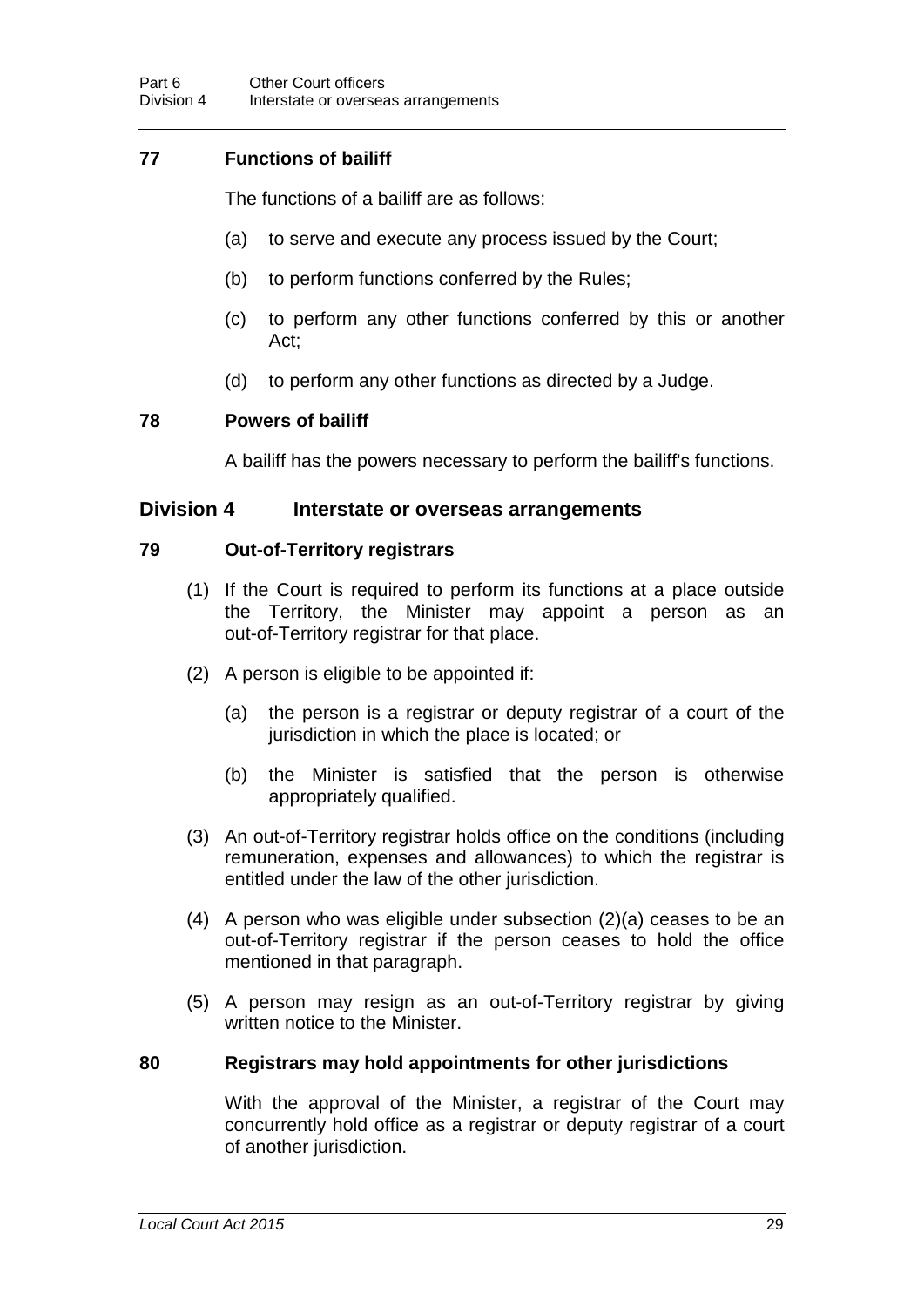## **Part 7 Miscellaneous**

#### **81 Regulations**

- (1) The Administrator may make regulations under this Act.
- (2) Without limiting section 65 of the *Interpretation Act*, regulations may be made in respect of any matter that is necessary or convenient to be prescribed for the exercise by the Court of any of its jurisdiction, whether conferred by this or another Act.
- (3) Without limiting subsection (1), regulations may provide for fees payable in relation to any proceedings in the Court.

## **Part 8 Repeals and transitional matters**

#### **Division 1 Repeals**

#### <span id="page-35-0"></span>**82 Laws repealed**

The laws specified in Schedule 2 are repealed.

#### **Division 2 Transitional matters for Local Court Act 2015**

#### **83 Definitions**

In this Part:

*commencement* means the commencement of section [4.](#page-8-1)

#### *Court of Summary Jurisdiction* means:

- (a) the court of summary jurisdiction under the *Justices Act*; or
- (b) a magistrate, justice of the peace, or 2 or more justices of the peace, exercising a function under the *Justices Act*.

*Justices Act* means the *Justices Act* as in force before the commencement.

#### *Note for definition Justices Act*

*The Justices Act will be amended and renamed by the Local Court (Repeals and Related Amendments) Act 2015. It will then be known as the Local Court (Criminal Procedure) Act.* 

*Magistrates Act* means the *Magistrates Act* as in force before the commencement.

*new Local Court* means the Local Court established by section [4.](#page-8-1)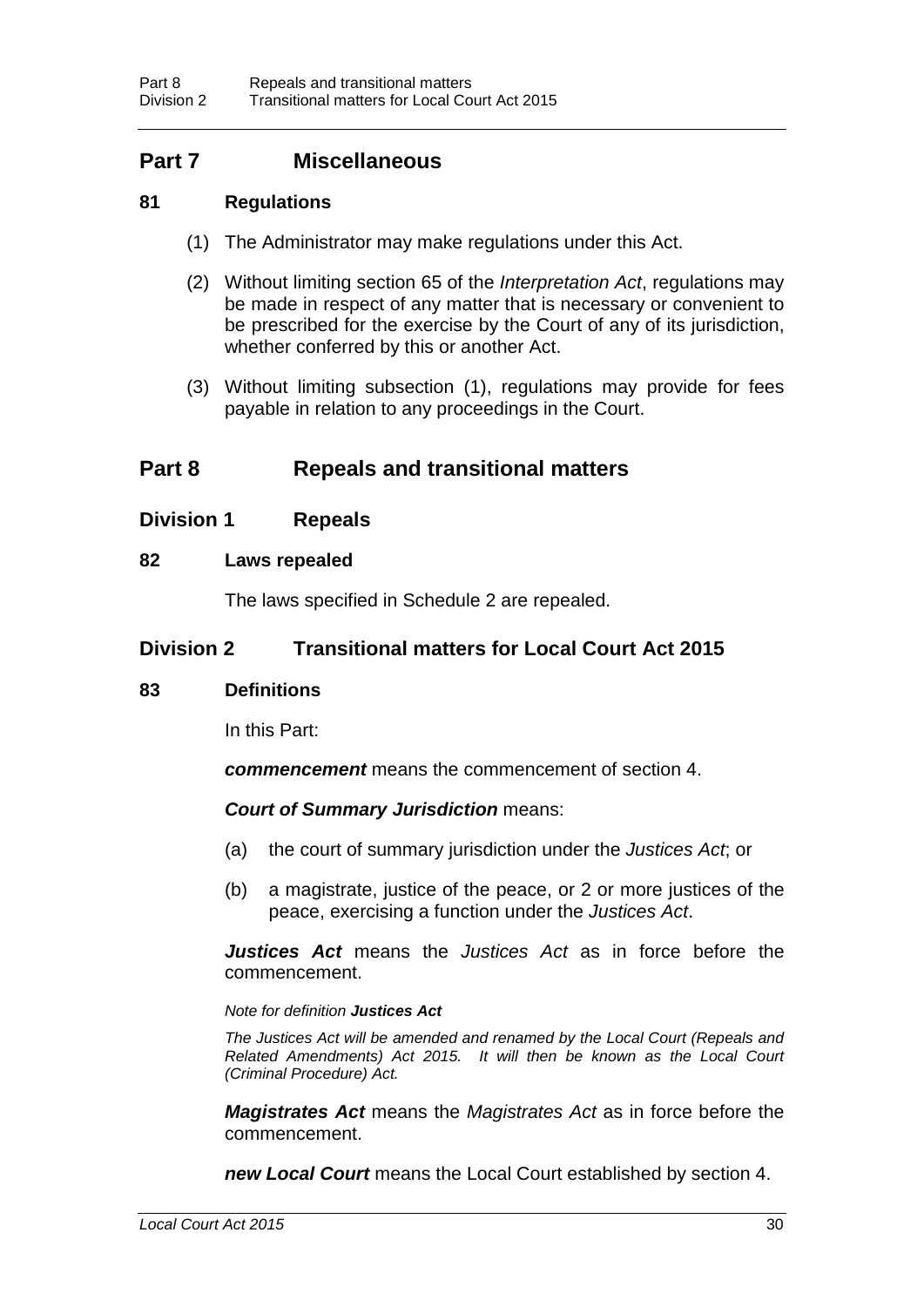*old Local Court* means the Local Court established by the old *Local Court Act*.

*old Local Court Act* means the *Local Court Act* (being Act No. 31 of 1989 as amended) in force before the commencement.

*Note for definition old Local Court Act*

*The old Local Court Act will be amended and renamed by the Local Court (Repeals and Related Amendments) Act 2015. It will then be known as the Local Court (Civil Procedure) Act.* 

#### **84 New Local Court is a continuation of old Courts**

- (1) On the commencement, the old Local Court and the Court of Summary Jurisdiction:
	- (a) are amalgamated and become the new Local Court; and
	- (b) cease to exist as separate courts.
- (2) A reference (in an Act or other document) to the new Local Court includes, in relation to a time before the commencement, a reference to the old Local Court or the Court of Summary Jurisdiction (as the case requires), unless the context otherwise requires.

#### *Examples for subsection (2)*

- *1 The reference in section 163 of the Local Court (Criminal Procedure) Act to "a party to proceedings before the Local Court" would include a person who was, before the commencement, a party to proceedings before the Court of Summary Jurisdiction.*
- *2 A reference to "a warrant issued by the Local Court" would include a warrant issued by a magistrate under the Justices Act.*
- (3) A reference (in an Act or other document) that was made before the commencement to the old Local Court or the Court of Summary Jurisdiction includes a reference to the new Local Court, unless the context otherwise requires.

#### **85 Office holders**

- (1) For section [50\(](#page-26-0)1)(b) and (c), until the Minister determines otherwise:
	- (a) the number of Deputy Chief Judges is 1; and
	- (b) the number of other Judges is 12.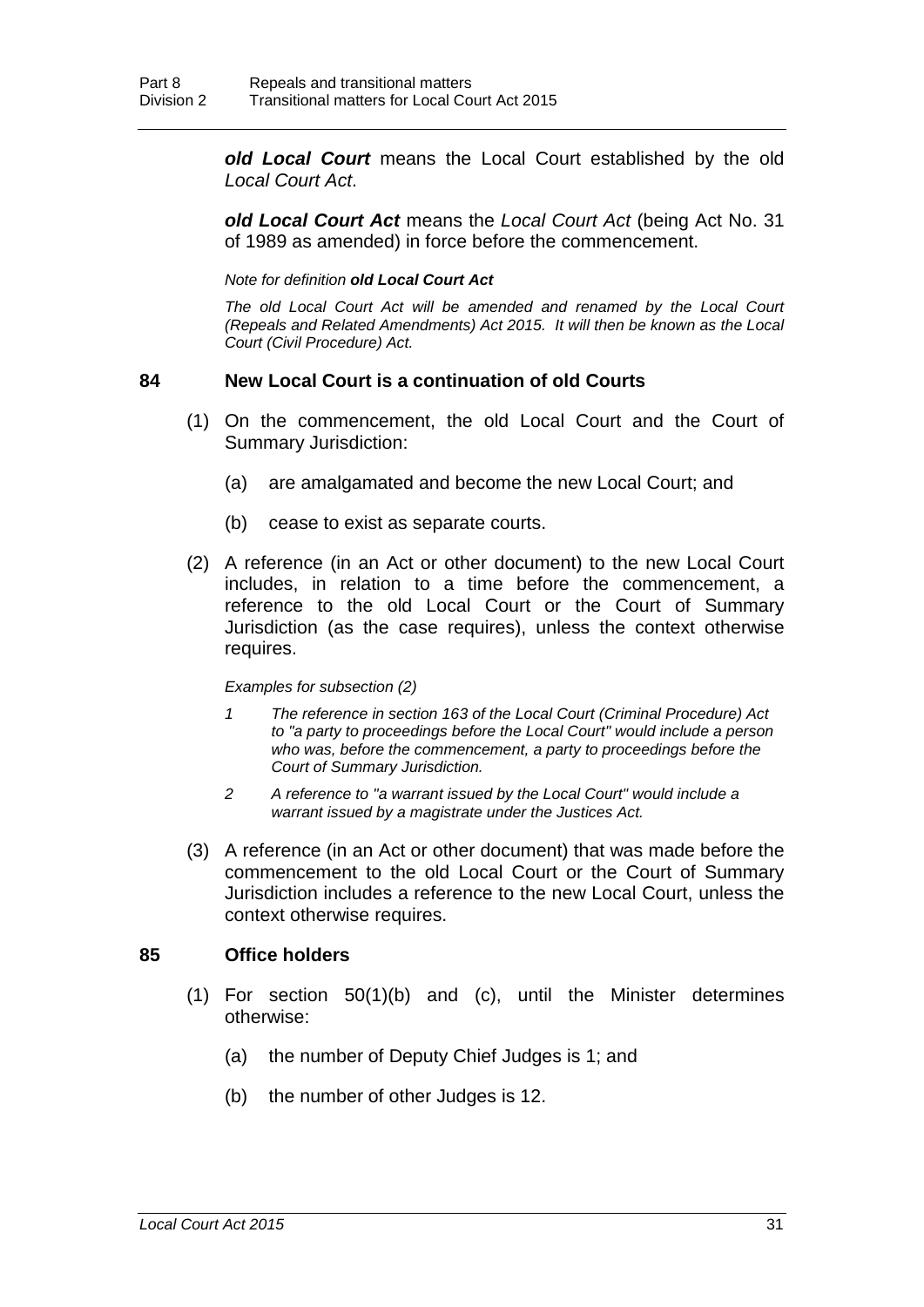- (2) On the commencement, a person who held an office under a repealed provision listed in the Table to this section (an *old office*) immediately before the commencement, becomes the holder of the office under this Act listed in the Table for that old office (the *new office*).
- (3) The person holds the new office:
	- (a) on the same terms and conditions (including entitlements determined under the *Assembly Members and Statutory Officers (Remuneration and Other Entitlements) Act*) as applied in relation to the old office; and
	- (b) if the person's appointment to the old office was for a specified term – for the remainder of that term.
- (4) A reference (in an Act or other document) to a new office includes, in relation to a time before the commencement, a reference to the old office for which the new office is listed, unless the context otherwise requires.
- (5) A reference (in an Act or other document) that was made before the commencement to an old office includes a reference to the new office listed for that old office, unless the context otherwise requires.
- (6) A reference (in an Act or other document) that was made before the commencement to the clerk, or a clerk, of the Court of Summary Jurisdiction includes a reference to a registrar, unless the context otherwise requires.

|                | Old office                                                                 | <b>New office</b>                           |
|----------------|----------------------------------------------------------------------------|---------------------------------------------|
| 1              | Chief Magistrate under section 4(1)(a)<br>of the Magistrates Act           | Chief Judge                                 |
| 2              | Deputy Chief Magistrate under<br>section 4(1)(b) of the Magistrates Act    | Deputy Chief Judge                          |
| 3              | Stipendiary Magistrate under<br>section 4(1)(b) of the Magistrates Act     | Judge as mentioned in<br>section $50(1)(c)$ |
| $\overline{4}$ | Acting Chief Magistrate under<br>section 9(1) of the Magistrates Act       | acting Chief Judge<br>under section 59(3)   |
| 5              | Acting Stipendiary Magistrate under<br>section 9(2) of the Magistrates Act | acting Judge                                |
| 6              | Relieving Magistrate under section 9A<br>of the Magistrates Act            | acting Judge                                |

#### **Table of office holders**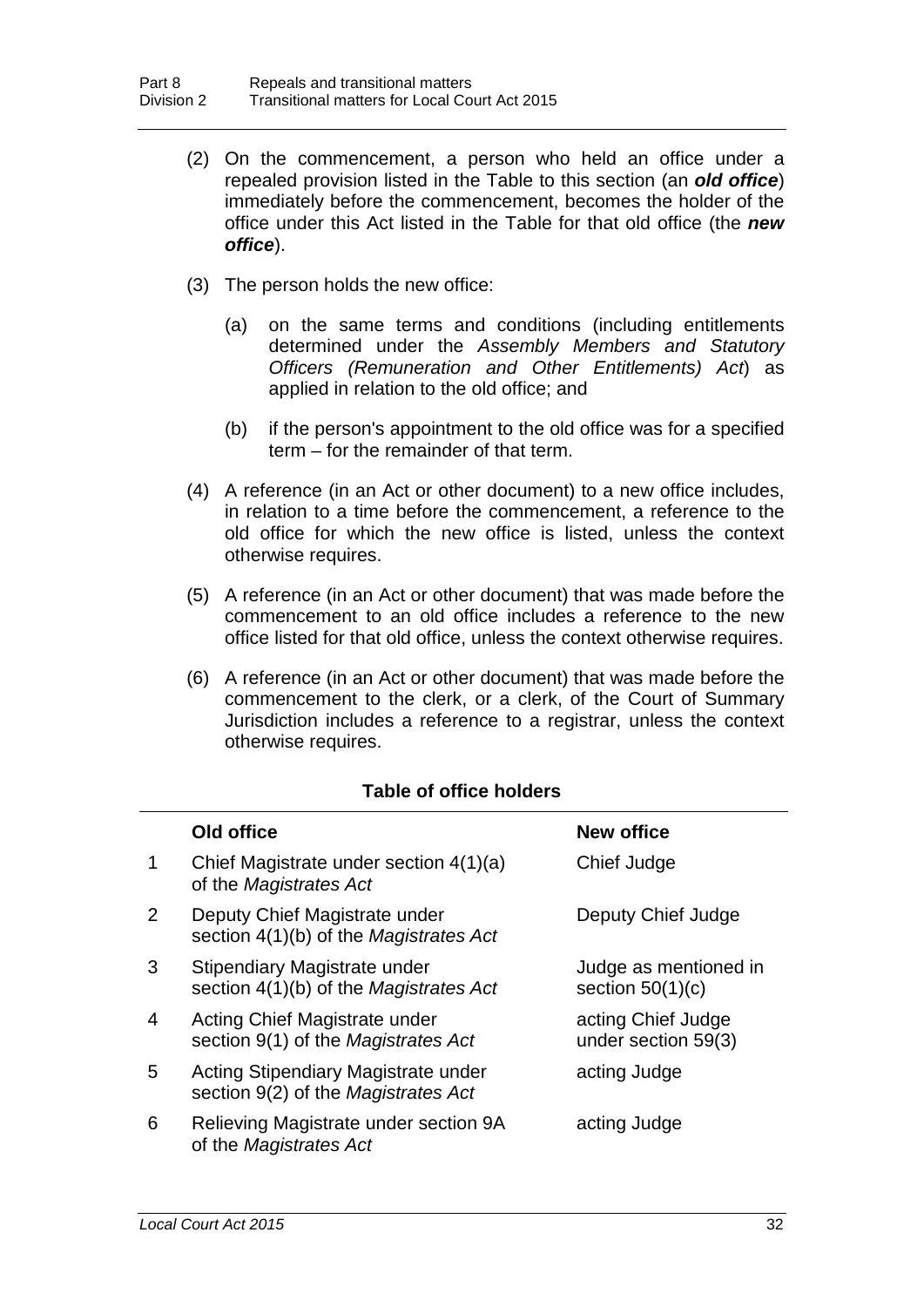|                 | Old office                                                                                                                        | <b>New office</b>                                                                                                              |
|-----------------|-----------------------------------------------------------------------------------------------------------------------------------|--------------------------------------------------------------------------------------------------------------------------------|
| 7               | Special Magistrate under section 14 of<br>the Magistrates Act                                                                     | acting Judge                                                                                                                   |
| 8               | Cross-border magistrate under section 13B<br>of the Magistrates Act as modified by the<br><b>Cross-border Justice Regulations</b> | Cross-border Judge<br>under section 54A of the<br>Local Court Act as<br>modified by the<br>Cross-border Justice<br>Regulations |
| 9               | Judicial Registrar under section 9(1) of<br>the old Local Court Act                                                               | judicial registrar                                                                                                             |
| 10              | Registrar under section 9(1) of the old<br><b>Local Court Act</b>                                                                 | registrar under<br>section $71(1)(b)$                                                                                          |
| 11              | Deputy Registrar under section 9(1) of<br>the old Local Court Act                                                                 | registrar under<br>section $71(1)(b)$                                                                                          |
| 12 <sub>2</sub> | Judicial Registrar, Registrar or Deputy<br>Registrar under section 9(4) of the<br>old Local Court Act                             | out-of-Territory registrar<br>under section 79                                                                                 |
| 13              | Bailiff under section 10A of the old Local<br>Court Act                                                                           | bailiff                                                                                                                        |

#### **86 Ongoing proceedings**

- (1) On the commencement, proceedings currently before the old Local Court or Court of Summary Jurisdiction become proceedings before the new Local Court.
- (2) Those proceedings continue uninterrupted and, subject to subsections (3) and (4), are not affected by the enactment of this Act or the *Local Court (Repeals and Related Amendments) Act 2015.*
- (3) If, as a result of the enactment of this Act or the *Local Court (Repeals and Related Amendments) Act 2015*, the procedure applicable to the proceedings after the commencement (the *new procedure*) is different from that which would have applied had those Acts not been enacted (the *old procedure*), the proceedings are to be conducted in accordance with the new procedure.
- (4) However, if the Court is satisfied that conducting the proceedings in accordance with the new procedure would be unfair on a party to the proceedings, the Court may conduct the proceedings in accordance with the old procedure to the extent the Court thinks fit.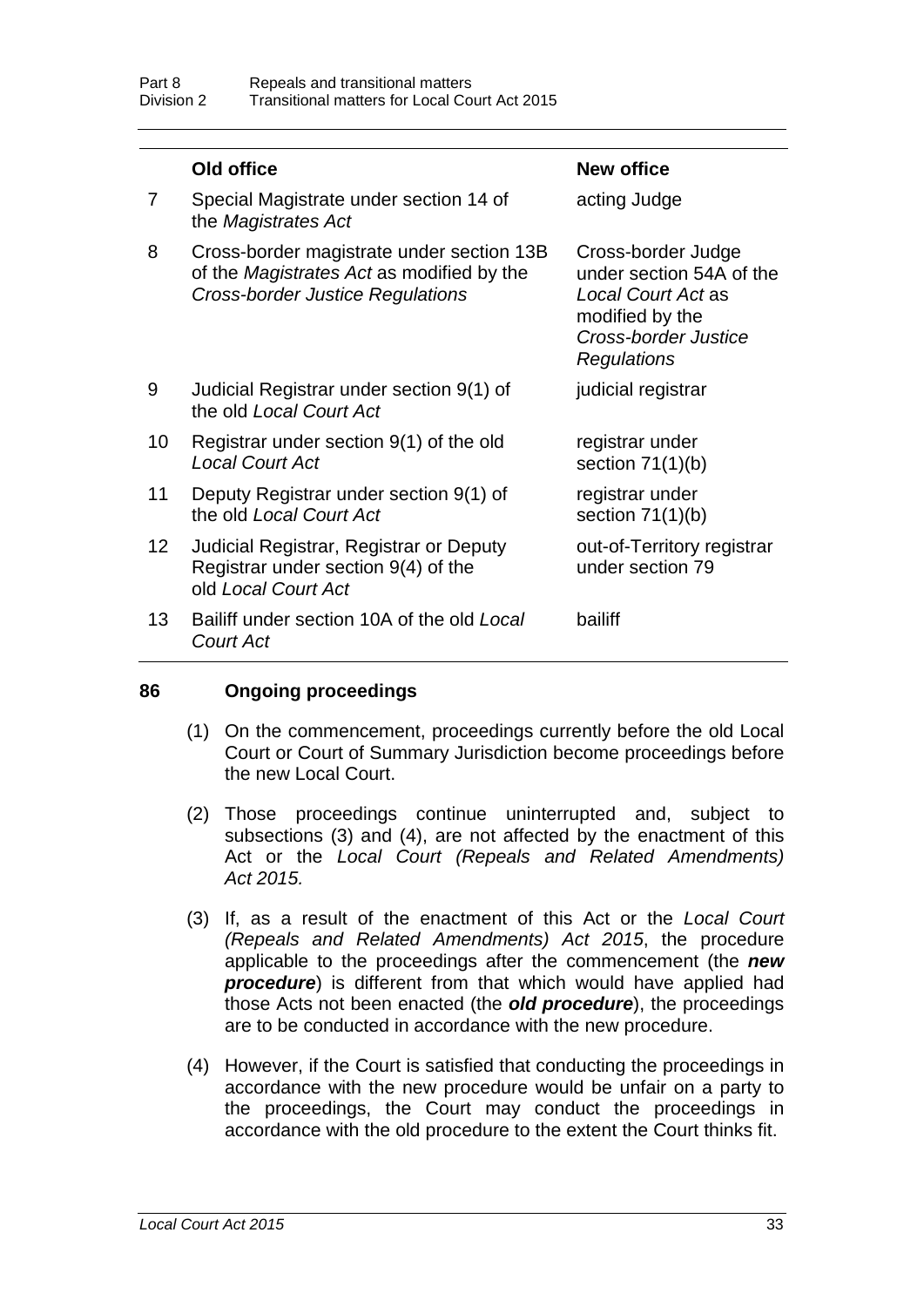#### **87 Judgments, orders and process**

On the commencement, all judgments given, orders made and process issued by the old Local Court or Court of Summary Jurisdiction before the commencement and having ongoing effect, become judgments, orders and process of the new Local Court.

#### **88 Continuation of things done by Magistrates**

Despite the repeal of the *Magistrates Act*, *a*nything done or made by a Magistrate (as defined in that Act) that is in effect immediately before the commencement continues with the same force and effect after the commencement as if it had been done by a Judge.

#### **89 Regulations, Rules and practice directions**

- (1) On the commencement, the following rules in force under the old *Local Court Act* immediately before the commencement, become rules of court under section [48:](#page-25-0)
	- (a) *Local Court Rules*;
	- (b) *Local Court (Adoption of Children) Rules*.
- (2) On the commencement, the *Justices Regulations* in force under the *Justices Act* immediately before the commencement, become rules of court under section [48.](#page-25-0)
- (3) On the commencement, all practice directions made under section 21 of the old *Local Court Act* or section 201A of the *Justices Act* that are in force immediately before the commencement become practice directions under section [49.](#page-25-1)
- (4) To the extent those rules or practice directions relate to proceedings, they become rules or practice directions relating to:
	- (a) if they were made under the old *Local Court Act* civil proceedings; or
	- (b) if they were made under the *Justices Act* criminal proceedings.

#### **90 Directions to judicial officers**

On the commencement, all directions made under section 13A of the *Magistrates Act* that are in force immediately before the commencement become directions under section [22.](#page-14-0)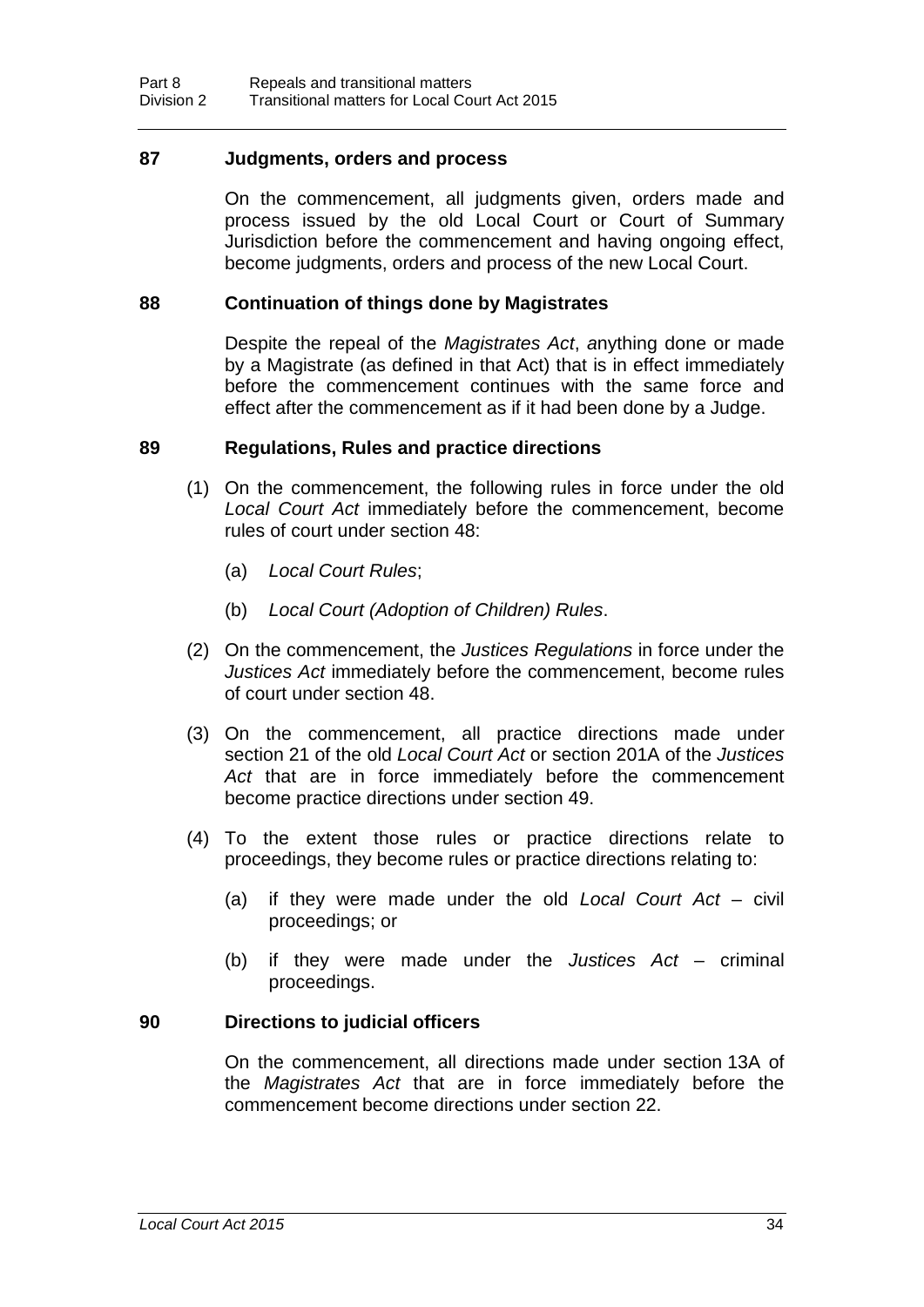#### **91 Approval of places to sit**

On the commencement, all appointments of places under section 13 of the *Magistrates Act* that are in force immediately before the commencement become approvals under section [24\(](#page-15-0)1).

#### **92 Contempt**

- (1) Part 4, Division 4 does not apply in relation to conduct engaged in before the commencement.
- (2) Despite their repeal, sections 33 and 34 of the old *Local Court Act* and sections 26, 26A(2), 46 and 108A of the *Justices Act* continue to apply in relation to conduct engaged in before the commencement as if they had not been repealed.

#### **93 Prerogative writs in civil proceedings**

Despite the repeal of section 35 of the old *Local Court Act*, the Supreme Court does not have jurisdiction to grant relief or a remedy in the nature of certiorari, mandamus, prohibition or quo warranto in relation to anything done or not done by the old Local Court or an officer of that Court before the commencement.

#### <span id="page-40-0"></span>**94 References to repealed Acts**

A reference (in an Act or other document) to this Act or a provision of this Act includes, in relation to a time before the commencement, a reference to the old *Local Court Act*, the *Justices Act* or the *Magistrates Act*, or the corresponding provision of any of those Acts (as the case requires), unless the context otherwise requires.

#### *Example for section [94](#page-40-0)*

*The reference in section [65\(](#page-30-0)4) to a person having previously taken an oath under section [65\(](#page-30-0)1) includes a reference to a person having previously taken an oath under the corresponding provision (section 20) of the Magistrates Act.*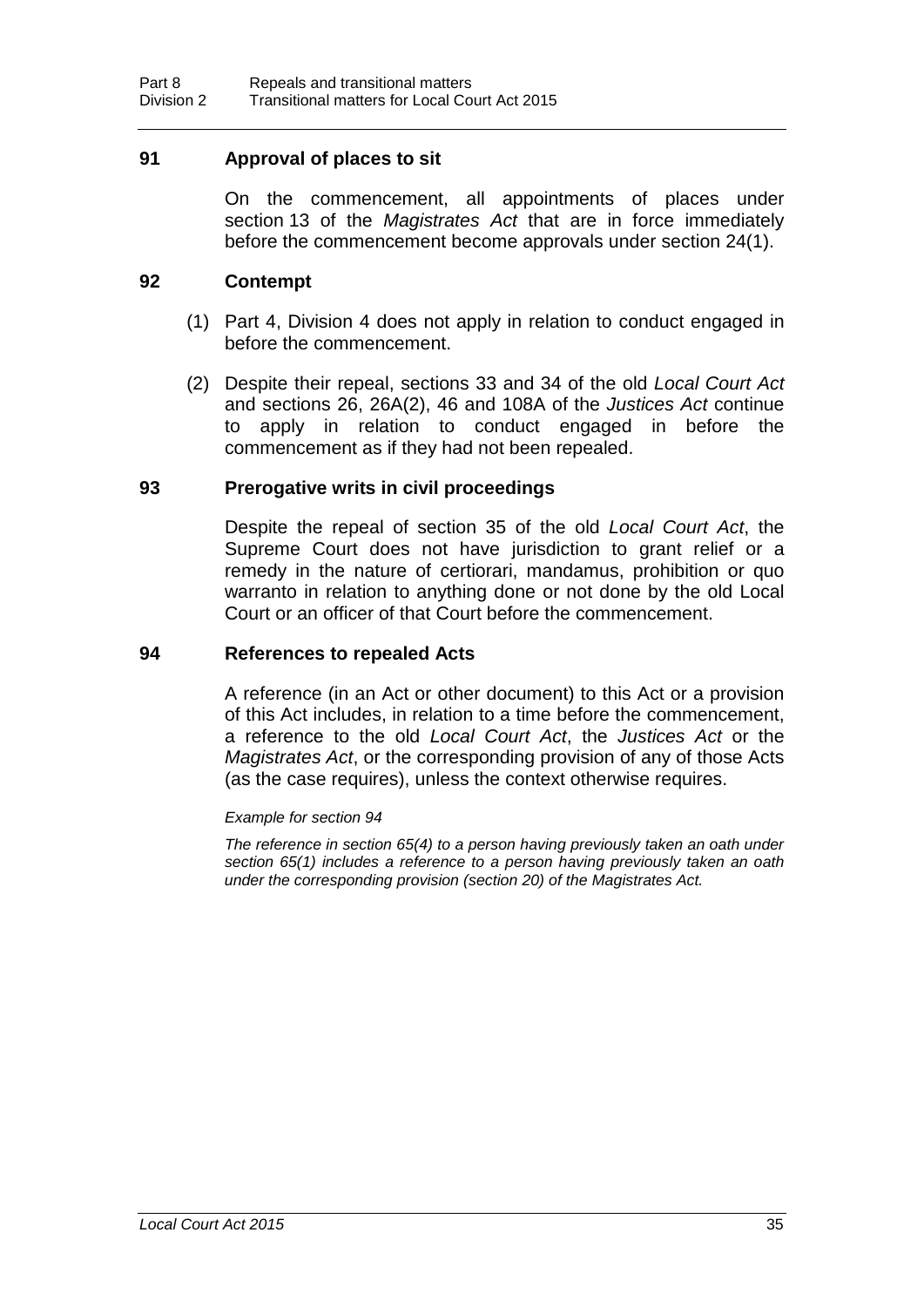## **Schedule 1 Oath of office for Judge**

section [65](#page-30-0)

I, \_\_\_\_\_\_\_\_\_\_\_\_\_\_\_\_\_\_\_\_\_\_\_\_\_\_\_ *[promise/ swear etc. as required by Oaths, Affidavits and Declarations Act]* that I will be faithful and bear true allegiance to Her Majesty, Queen Elizabeth the Second, Her heirs and successors, according to law, that I will well and truly serve in the office of **Example 2** and that I will do right to all manner of people according to law, without fear or favour, affection or ill-will.

*[So help me God! or as appropriate]*